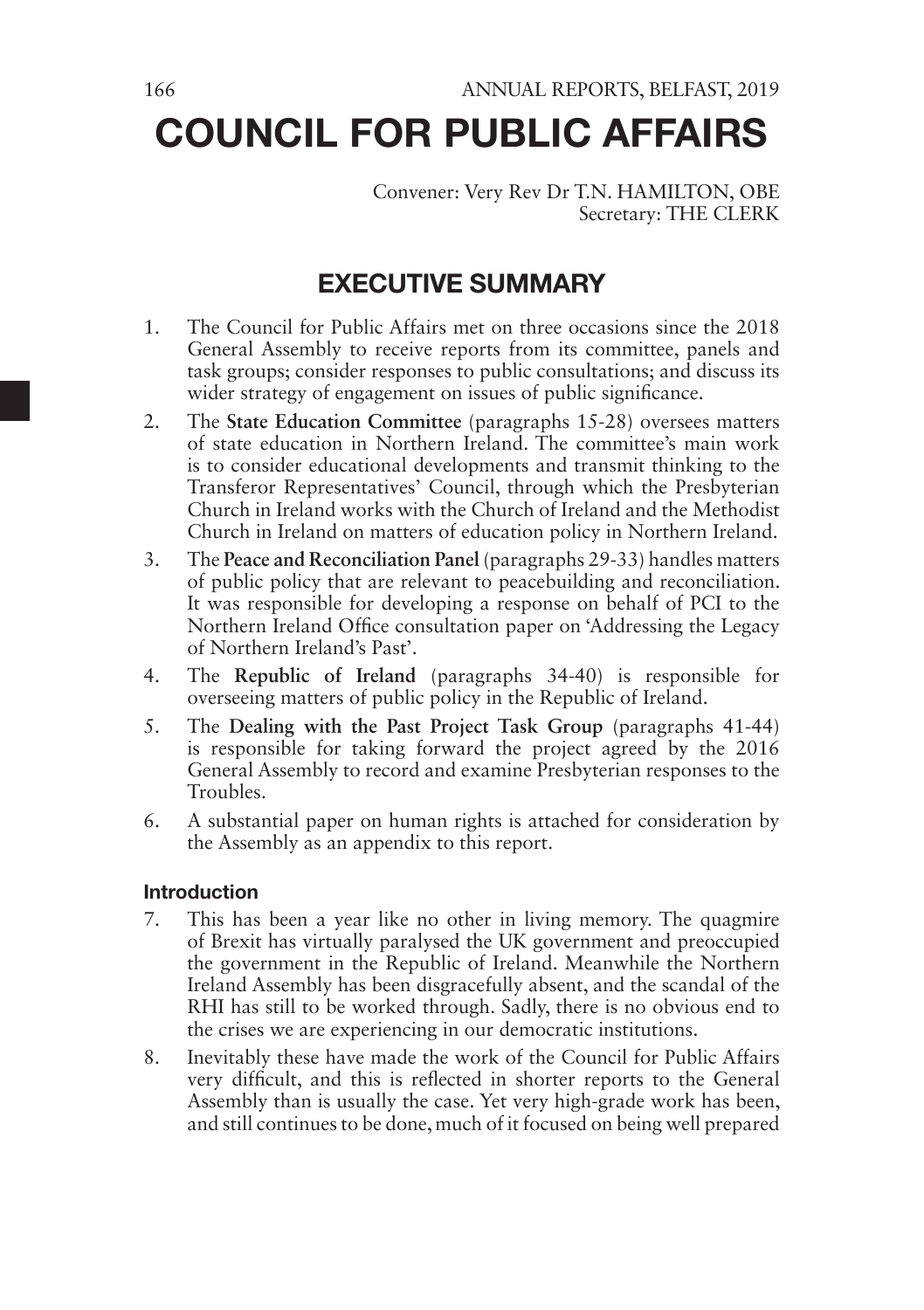for a return to some degree of political normality in the future, even though that will take some considerable time.

- 9. Exceptionally valuable work was undertaken in relation to the NIO consultation paper on 'Addressing the Legacy of Northern Ireland's Past', which took account of previous deliberations within the Council alongside the views and opinions of a range of interested groups and individuals.
- 10. Since the 2018 General Assembly the Council has also cooperated with the Council for Social Witness and the Council for Congregational Life and Witness, in the latter case responding to an Education Authority consultation paper on a proposed funding scheme for regional and local voluntary youth organisations.
- 11. A substantial paper on human rights is attached for consideration by the Assembly as an appendix to this report.
- 12. In September 2018 the Council's Public Affairs Officer Gavin Norris – left to take up an important policy role in the Northern Ireland Housing Executive. The Council is immensely grateful for Gavin's time with us, characterised by his wide range of interests, his great attention to detail and a deep commitment to bringing the best understanding of biblical teaching to the complex issues faced in today's increasingly secularised society.
- 13. In January 2019 Karen Jardine became the new Public Affairs Officer. She comes with a wealth of experience in public policy matters as well as being an elder in one of our congregations. She has settled in wonderfully well, and the Council is already deeply indebted to her for her work and the wisdom she brings.
- 14. As convener I am stepping down at this Assembly. I want however to put on record my deep thanks to all those who have served on Council, and in particular to appreciate publicly those members who have served as conveners of the committee, panels and task groups. Without exception they have shown themselves to be deeply committed in their calling to seek the honour of the Lord in the public realm the length and breadth of our land.

# STATE EDUCATION COMMITTEE

- 15. 2018-19 has been another busy year within education and the work of the State Education Committee (SEC) has reflected this. Working with our Methodist and Church of Ireland partners in the Transferor Representatives' Council (TRC) and with colleagues in the Controlled Schools' Support Council (CSSC), our influence within the arena of educational policy has continued to be significant.
- 16. In September, Public Affairs Officer Gavin Norris, who also undertook the role of PCI Education Secretary, left for pastures new. The SEC would like to commend and warmly thank Gavin for all that he did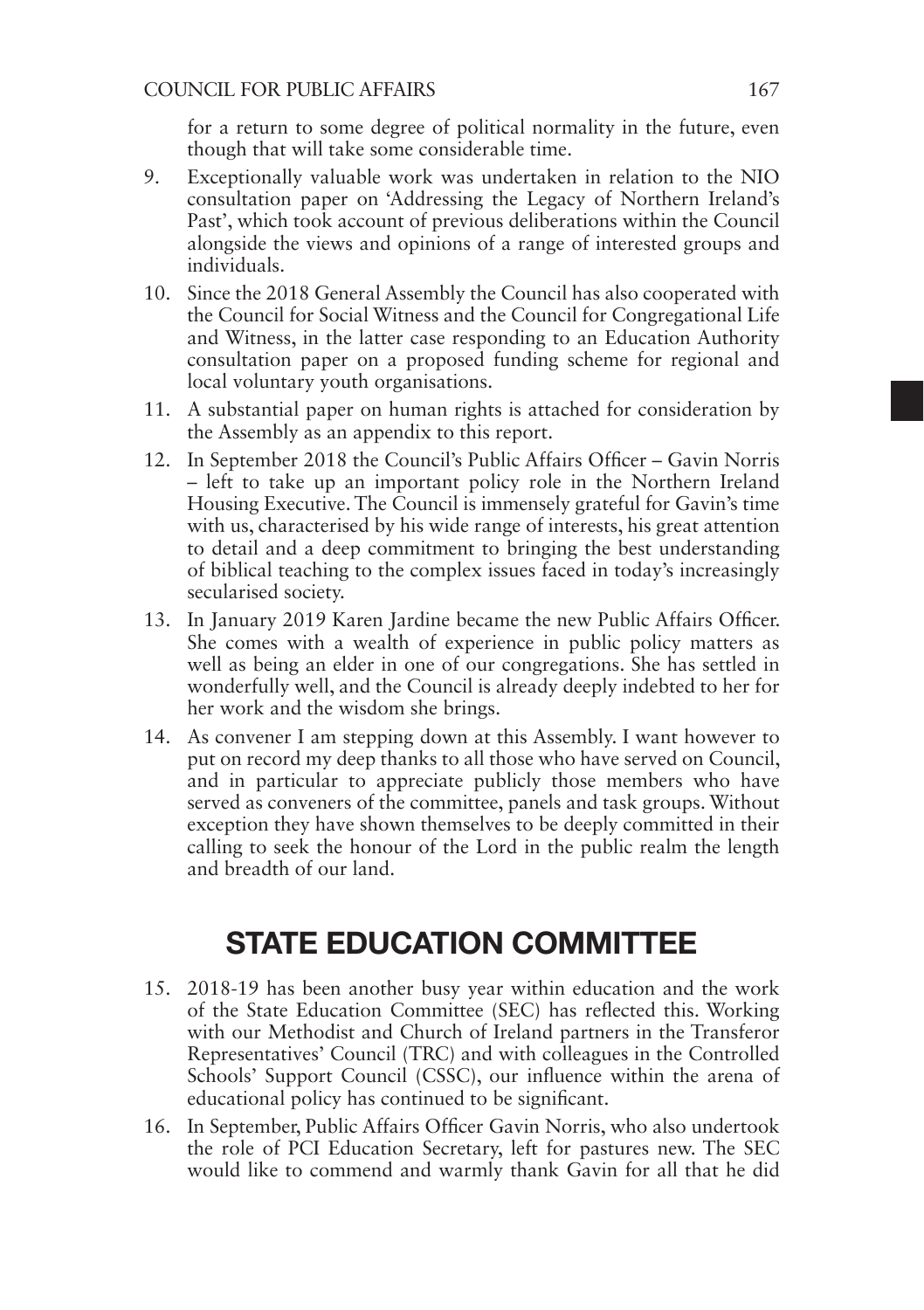to further the work of the Protestant Churches in education and that of PCI specifically. Gavin was a huge asset to the SEC and the TRC, working alongside the other two education secretaries to lobby stakeholders, respond to consultation and further the vision of our churches in a nuanced and pragmatic way. The committee is delighted that his successor, Karen Jardine, has now joined us and looks forward to working closely with her as she brings her considerable skills and experience to bear upon our work.

17. The work of the State Education Committee has focused on the following three broad areas:

#### Religious Education

- 18. Work in the area of RE continues to be led primarily by Rev Dr Colin McClure and the SEC is most grateful for his dedication and expertise. Earlier in the year a proposal for the continuation of the Northern Ireland Religious Education Advisory Committee was submitted to the Department of Education (DE). Discussions have continued with the Trustee body which represents Roman Catholic interest in education, DE and the Council for Curriculum, Examinations and Assessment (CCEA).
- 19. SEC has been updated on the progress of the RE Core Syllabus Working Group, representative of the four main Churches. Regular meetings have focused on presenting the learning objectives in a style consistent with other curricular material familiar to teachers. Given the current rate of progress it is hoped that this work will be completed imminently. It is therefore anticipated that material for discussion will soon be presented to the Churches for comment.
- 20. The status of RE and support for those who teach it remains a priority for the Churches, and the RE Support Group set up by TRC has continued to meet. The group, comprising TRC, other stakeholders and serving teachers, is investigating the potential for a dedicated website which will be a vehicle for teachers to network and share good practice; discussions with EA and CCEA are ongoing. Some initial work had been undertaken to allow for the appointment of an intern in conjunction with Stranmillis University College to gather together and make accessible existing resource material. The possibility of utilising an associate to facilitate higher order resourcing is also being discussed with the CSSC.

#### **Policy**

21. The mechanism for PCI to input into education policy continues to be through the TRC, with much of the work between meetings of the Executive Committee carried out by the three education secretaries. In the period between Gavin's leaving and Karen's appointment, the SEC convener assumed responsibility for PCI in this area. At each meeting, a detailed update on the work of the EA was presented by TRC representatives on its Board and SEC would wish to record its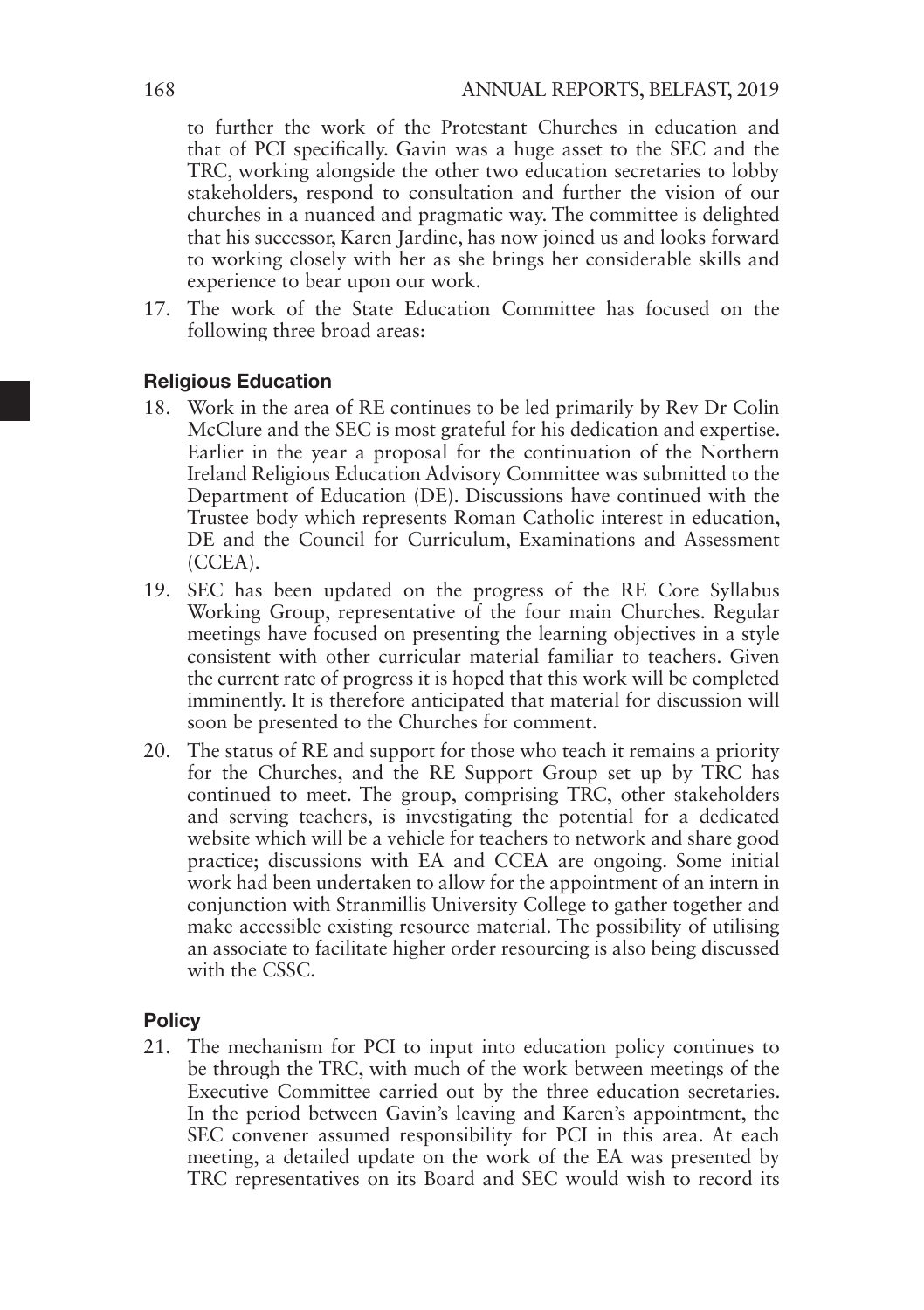thanks to Rev Robert Herron and Edgar Jardine for their work on behalf of the denomination.

- 22. Throughout the year, TRC has been engaged in responding to and lobbying on:
	- (a) EA Draft Equality Action Plan;
	- (b) Transgender advice to schools;
	- (c) School budgets, including responding to the House of Commons NI Affairs Committee Inquiry into Education Funding in Northern Ireland;
	- (d) Education Transformation Programme;
	- (e) Shared Education;
	- (f) Area Planning;
	- (g) Jointly Managed Church Schools;
	- (h) Fair Exemption Treatment Order.

#### Governor Reconstitution

- 23. By far the greatest investment in time and energy has been expended on the reconstitution of the boards of governors of the controlled sector's 558 schools, with over 1,600 Transferor Governors representing the interests of the three Churches.
- 24. Throughout the process it was most heartening to note that it was this category of governor which was consistently being filled most quickly. This is a testament to those who are willing to serve God in this work and the committee thanks ministers, congregations and those who have agreed to be nominated for this and for their service.
- 25. The view of the SEC is that the role of Transferor Governors is vital for the preservation and promotion of Christian ideals, values and ethos in controlled schools and the committee has pressed for support for churches in recruiting the right people with the right skills, and for support for those who answer this call. This is especially important as these governors need to understand what their specific roles, rights and responsibilities are in representing the interests – historic and current – of the denominations under whose names they serve.
- 26. To that end, TRC invested in an updated Transferor Governors' Handbook, which was sent to all congregations and commissioned a recruitment video which appeared on the three Churches' websites and was signposted to all congregations. In addition, during February 2019, TRC Executive members took a roadshow around the province entitled 'Set Apart', which gave training to around 300 Transferor Governors. With input from the Methodist and Church of Ireland education secretaries and the CSSC, and led by the SEC convener, the evenings were the first training events in some time and were widely hailed as useful, informative and empowering for those assuming this role.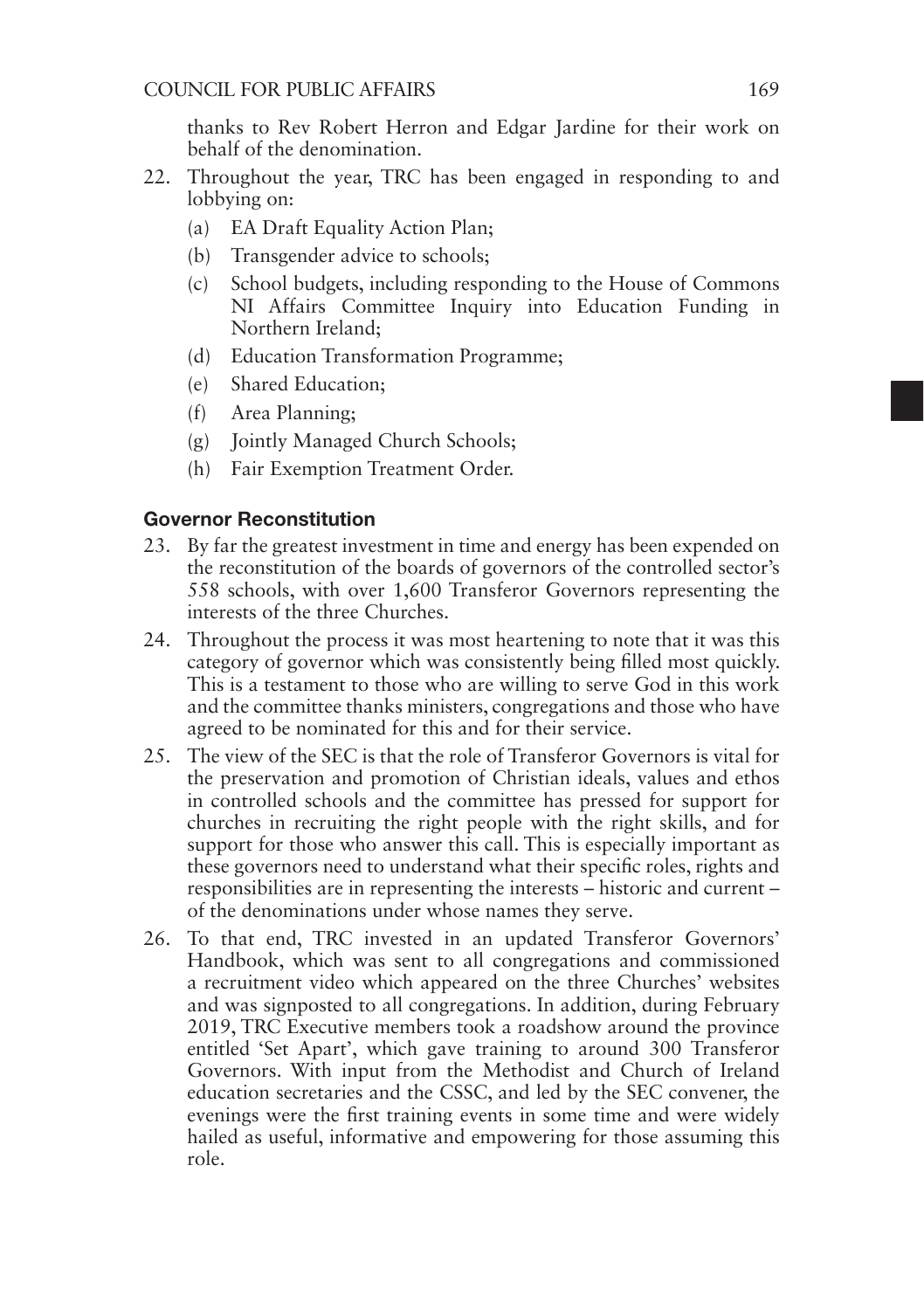- 27. The past year has served as a reminder of our Church's work in education since the formation of the state of Northern Ireland. It has been a proud history of educating in the midst of poverty, social injustice, conflict and secularisation. It has been a labour of love, with the Church building relationships, supporting staff and pupils, celebrating successes and dealing with tragedies. It has been a mission field for promoting the values of Christianity in an increasingly secular world and traversing increasingly sensitive issues in schools.
- 28. Yet this year has also shown, in research carried out, that, in spite of a changing society, we can go forward with joy and confidence, secure in the knowledge that those who work in our schools and those who send their children to them see in our values something which they appreciate and embrace. Please pray that God will continue to bless those who would seek to bring a Christian influence to the education of our children and young people.

ANDREW BROWN, Convenor

### PEACE AND RECONCILIATION PANEL

- 29. The past year has been challenging for those in our community who are working to promote peace and reconciliation. In Northern Ireland, as a result of a third year without a functioning Executive and Assembly, critical policy and funding decisions remain on ice with resulting stagnation in our public services and general disillusionment among the voters. In addition, the rancour and confusion over Brexit has been negative for political relationships within Northern Ireland, between north and south, and between the UK and the rest of the EU.
- 30. The legacy of the past continues to cast a shadow over many in our community. The Northern Ireland Office published for consultation proposals for addressing the past which were based largely on the Stormont House Agreement. A working group, which was appointed to make a PCI response to the consultation, met with a number of victims' groups, political leaders, and the PSNI to help inform our answers to the questions raised in the NIO paper. A response was subsequently agreed by the Council for Public Affairs and submitted to the NIO. This was published on the PCI website and has been appended to the end of this report for information and ease of reference. The outcome of the consultation, which attracted a very large volume of replies, is still awaited at time of writing this report.
- 31. The panel believes that it is important, despite all the current difficulties, for the Churches to be agents of reconciliation and hope within the community. It was encouraged by the initiative of the Church Leaders to meet with the leaders of the main political parties and the subsequent regional meetings with local politicians and representatives of civic society.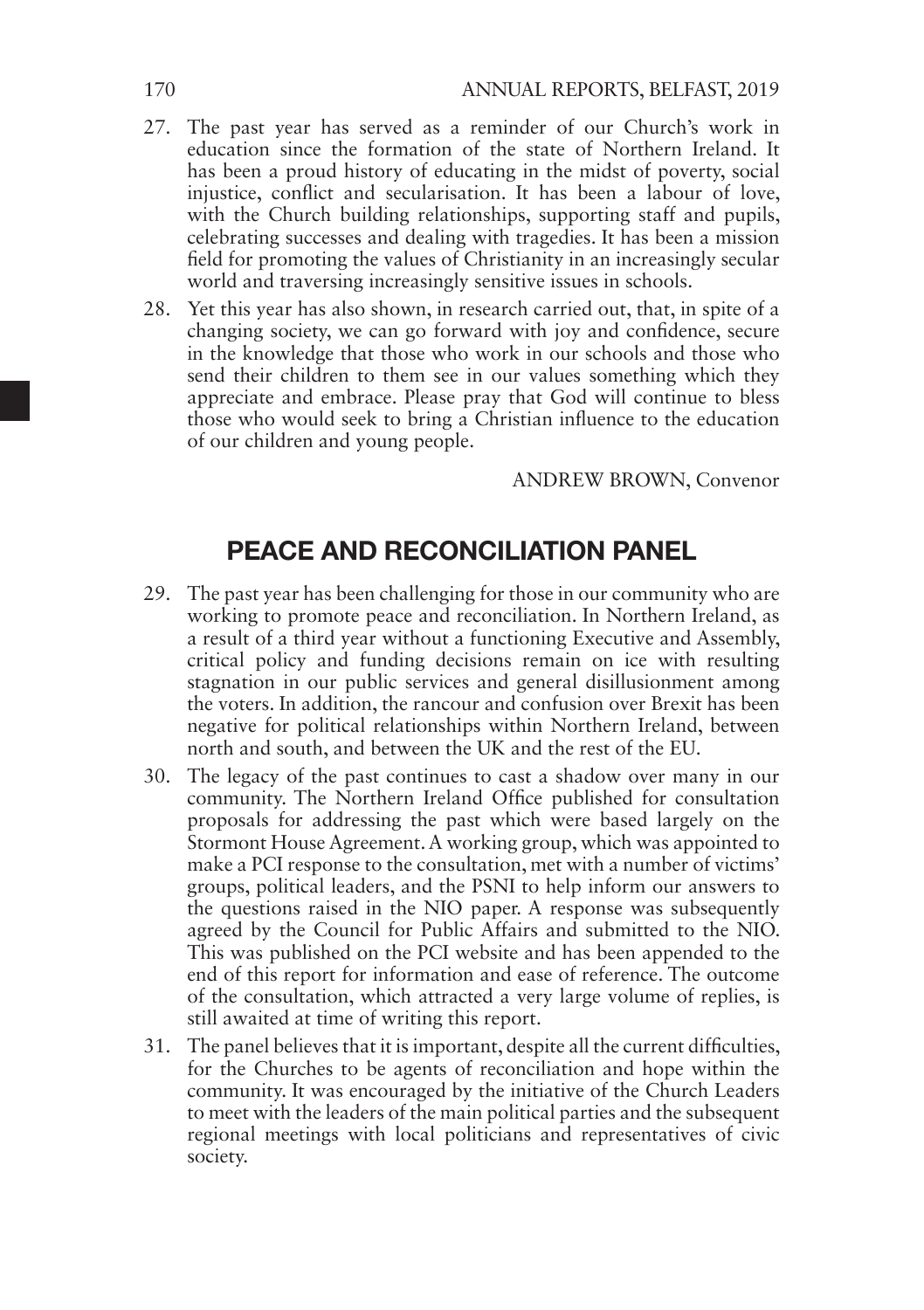#### COUNCIL FOR PUBLIC AFFAIRS 171

- 32. The panel held a facilitated workshop in March to consider how best PCI can be a voice for reconciliation in the public square. The lessons coming out of the workshop are being reviewed with the aim of setting out some priorities for the panel's work over the next 3-5 years.
- 33. The PCI Vision for Society adopted by the General Assembly in 2016 provides a sound biblical framework for the Church's work in reconciliation. Some key parts of the vision statement include:
	- As people saved by grace and called by God to grace-filled relationships,
	- We BELIEVE that the Good News of Jesus Christ challenges and equips us to develop radically new attitudes and relationships;
	- We CONFESS our failure to live as Biblically faithful Christian peacebuilders;
	- ACCORDINGLY, WE AFFIRM Christian peacebuilding to be part of Christian discipleship and reassert the Church's calling to pursue a peaceful and just society in our day;
	- We SEEK a more reconciled community at peace with each other.

That Vision is needed more than ever before.

EDGAR JARDINE, Convener

### REPUBLIC OF IRELAND PANEL

The Republic of Ireland Panel met twice since last General Assembly.

- 34. Presbyterians may be a small minority in the Republic of Ireland but their distinctive witness and influence continues to be recognised in the public square, not least through the participation of former Moderator Very Rev Dr Ivan Patterson in the inauguration of Michael D. Higgins as President of Ireland in November 2018, and the attendance of current Moderator Rt Rev Dr Charles McMullen at an event in January 2019 to mark the centenary of the first meeting of the Dáil. Dr McMullen also met with the Tánaiste and Minister for Foreign Affairs, Simon Coveney TD along with the leaders of the main Churches in Ireland in October 2018. The convener was also pleased to join a PCI delegation that met with the Ceann Comhairle of Dáil Éireann and the chairperson of the Committee for the Implementation of the Good Friday Agreement in April 2019.
- 35. The panel continues to oversee education matters in the Republic of Ireland and this year has seen the introduction of a new admissions policy for primary schools. A key change is that all minority religions (less than 10% of the population) are regarded as one group and so schools under Presbyterian patronage can no longer prioritise Presbyterian pupils in terms of admissions. Information has been circulated to presbyteries to assist them as they navigate these new arrangements.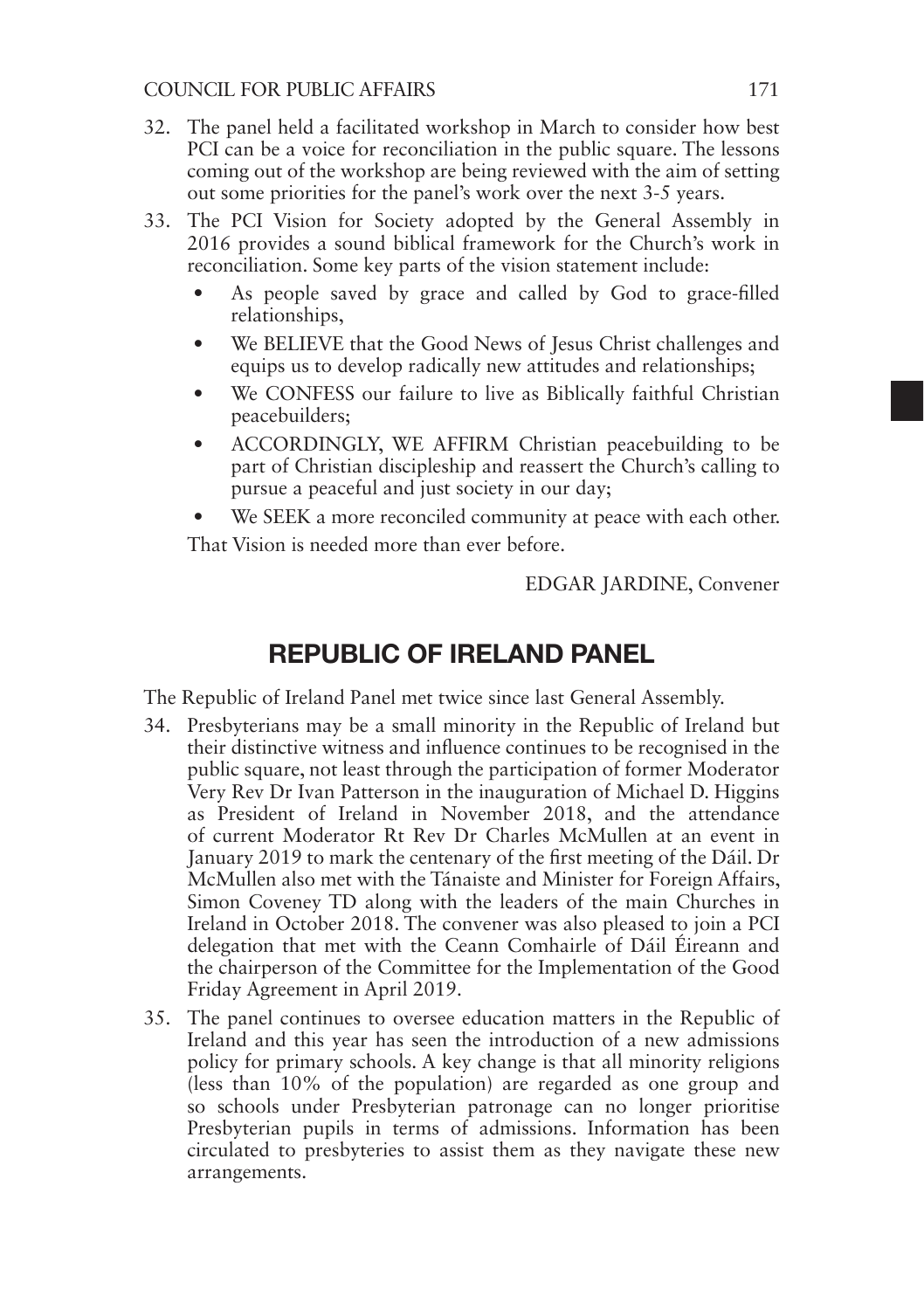- 36. An 'education appreciation' evening was hosted by Derry and Donegal Presbytery in February 2019 to acknowledge the work undertaken by staff in schools under Presbyterian patronage in the Donegal area. The Moderator participated in the evening which also included a performance from a local school choir. The panel suggests that other presbyteries may wish to undertake a similar appreciation event.
- 37. The panel wishes to express its thanks to Mr Stuart Ferguson and Mr Allen McAdam who have served as PCI representatives on the Secondary Education Committee and have both recently stood down from this responsibility. The panel is grateful to Rev Dr Gerry Clinton for taking up one of these positions, with the other one due to be filled shortly.
- 38. Following a resolution passed by the General Assembly in 2018 in the aftermath of the referendum on the Eighth Amendment of the Constitution of Ireland the panel wrote to the Taioseach to convey these views. The panel also raised two other substantive issues in its letter to the Taioseach – the first on the protection of the role of conscience for those in the medical profession, and the second on working to find common ground to keep abortion 'rare'. Work is also underway to establish a task group to review pastoral care for women in pregnancy crises following the referendum and introduction of the Health (Regulation of Termination of Pregnancy) Act 2018, which came into effect on 1 January 2019.
- 39. A referendum on the removal of the offence of blasphemy from the Constitution of Ireland took place in October 2018. The panel supported the position of the Irish Council of Churches (of which PCI is a member), which in a submission to the Constitutional Convention in 2013 urged the government of Ireland to make the country a 'leading example of protection for freedom of religion, freedom of conscience and the human rights of minorities'. The submission went on to say 'it is vital to ensure that the rights of individuals and communities to practise and live out their faith openly are protected by law. These guarantees may be better achieved through established or new constitutional and legislative provisions for the protection for freedom of religion, belief and expression, as well as legislation against discrimination and hate crimes'.
- 40. The panel continues to explore ways in which PCI congregations can work effectively together, and with other churches, on key issues of concern for civic society like migration and other socio-economic issues on which the Church should be heard.

TREVOR MORROW, Convener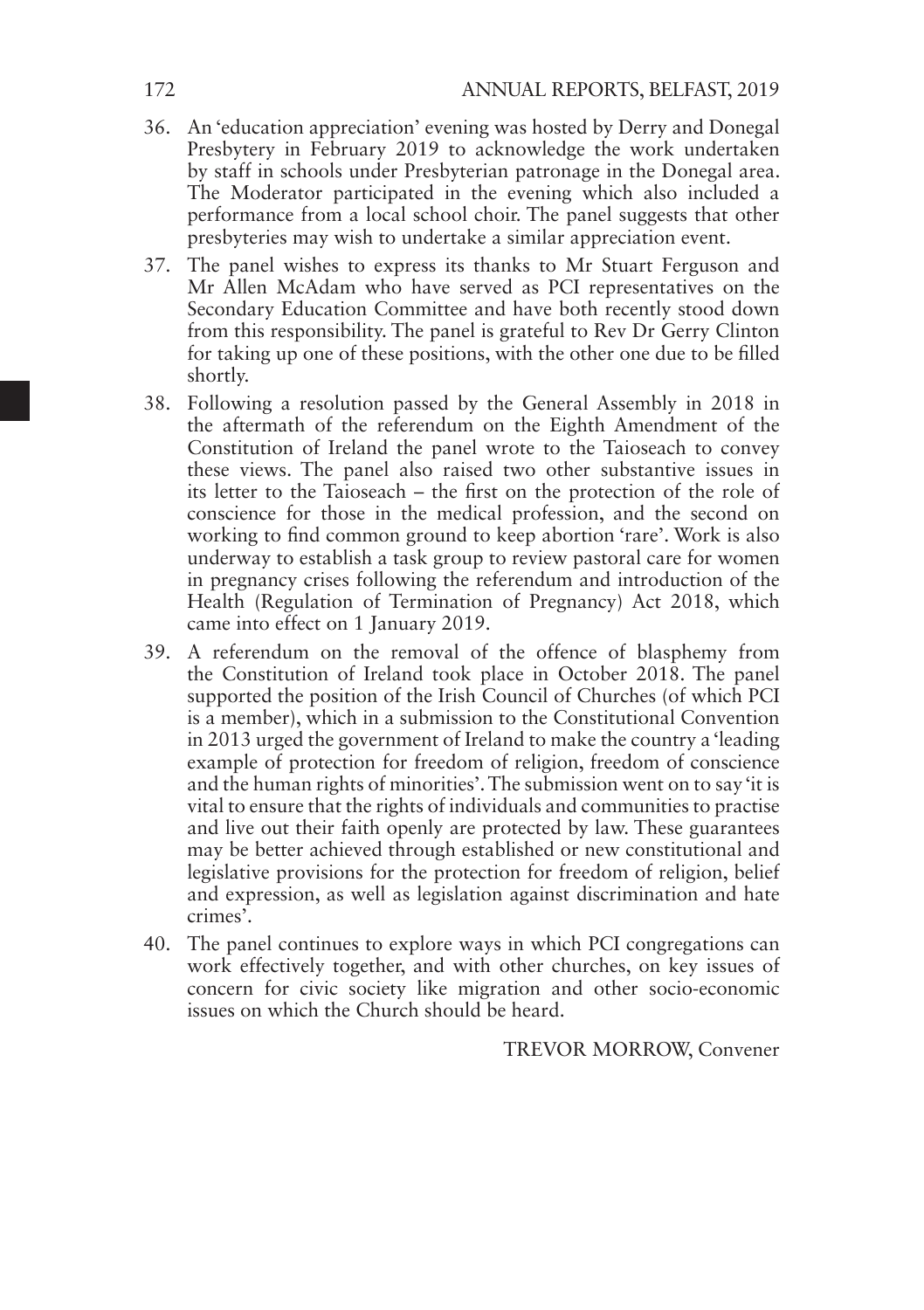### DEALING WITH THE PAST PROJECT TASK GROUP

- 41. The task group's remit is to take forward the project agreed by the 2016 General Assembly to explore how Presbyterians responded to the Troubles from1968 to 2000. The aim is to tell a wider story than has been available to date, to acknowledge both what is good but also to reflect upon the times when Presbyterians failed to be faithful peacemakers.
- 42. The task group has worked with Dr Gladys Ganiel and Dr Jamie Yohanis from the Senator George J. Mitchell Institute for Global Peace, Security and Justice. It conducted interviews with 122 people including ordained ministers, security forces personnel, victims and survivors, ex-combatants, emergency responders, quiet peacemakers, politicians, some who left the denomination and critical friends.
- 43. Dr Ganiel has been working on a 65,000 word book provisionally entitled – *Consider Grace*. It will include the stories emerging from 100 of the interviews and it is aimed to launch the book before the end of 2019. There will be a need for others to write some essays reflecting on the book and the stories it tells. It is hoped that the book will encourage other Presbyterians to tell their own stories in a safe and supportive pastoral environment.
- 44. The panel is developing resources for use at congregational level, and has hosted five focus groups exploring the themes of lament, memory and reconciliation. It is planned to have one further focus group made up of ministers who have had experience of the Troubles along with those starting out on their ministry. The research has already identified a number of emerging lessons including the following:
	- (a) Many ministers in our church were also first responders i.e. those dealing immediately with an atrocity in the area;
	- (b) Many victims/survivors felt that while the pastor at the time of the tragedy was supportive, the church as an institution and succeeding pastors have been less attentive. There is therefore a need for improved training and pastoral support for ministers/lay workers still dealing with trauma;
	- (c) Forgiveness and reconciliation are complex matters both theologically and in practice, and do not have the same meaning for everyone;
	- (d) Spiritual resources such as prayer, Bible reading, pastoral visits and hymns have helped many people towards healing;
	- (e) There is a need to remedy a perceived lack of acknowledgement of victims by PCI, other churches, and wider society;
	- (f) The lack of an agreed societal manner of dealing with the legacy of the past is directly affecting present day relationships;
	- (g) There is a need to create spaces for lament as well as praise.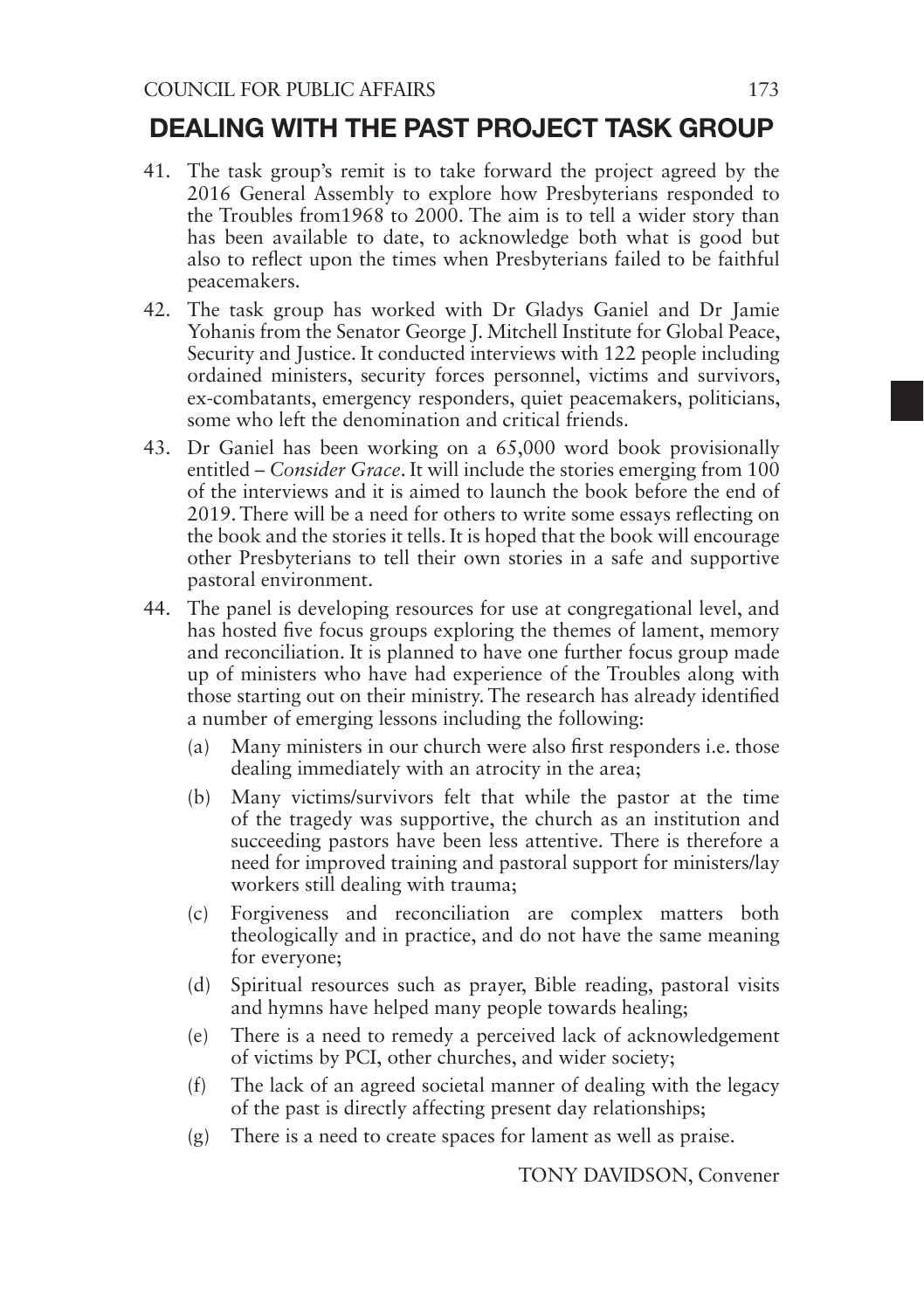# APPENDIX 1

#### Response of the Council for Public Affairs of the Presbyterian Church in Ireland to the Northern Ireland Office consultation paper: Addressing the Legacy of Northern Ireland's Past.

#### General comments

- 1. The Presbyterian Church in Ireland (PCI) has over 217,000 members belonging to 537 congregations across 19 presbyteries throughout Ireland, north and south. The Council for Public Affairs is authorised by the General Assembly of the Presbyterian Church in Ireland to speak on behalf of the PCI on matters of public policy. We welcome the opportunity to respond to the Northern Ireland Office Consultation Paper: 'Addressing the Legacy of Northern Ireland's Past'.
- 2. As one of Ireland's largest Christian denominations, and the largest Protestant Church in Northern Ireland, PCI's membership is comprised of people from all walks of life and includes victims and survivors, security forces personnel, emergency responders and many others who are profoundly affected by the Troubles. A significant number of people who were killed or injured were part of, or remain part of, our congregations, and so we have some understanding of the pain and trauma inflicted over the years.
- 3. It is impossible to quantify the suffering which violence has visited on so many innocent people. We cannot forget the thousands who lost their loved ones; the many who will carry injuries for the rest of their lives and all the others who have seen the destruction of their homes, farms and businesses through acts of terrorism.
- 4. There was never moral justification for the illegal taking up of arms by republican and loyalist paramilitary organisations. Therefore, it is incumbent upon those organisations and their political representatives to take responsibility for their actions and to acknowledge their wrongdoing. Responsibility for the vast majority of Troubles-related deaths lies with republican (approx. 60%) and loyalist (approx. 30%) paramilitaries.1 History cannot be rewritten in an attempt to portray as legitimate what was morally wrong and totally unjustified.
- 5. The governments of the United Kingdom and Ireland should cooperate with any legacy process and be prepared to acknowledge any wrongdoing by the British and Irish states. Furthermore, allegations of illegal conduct by state forces in both jurisdictions should be investigated on the same basis as any other group or institution.
- 6. We remain greatly exercised that the legal definition of a victim makes no distinction between the perpetrators of violence and those attacked. This is morally unacceptable. A serious effort must be made to deal

<sup>1</sup> *www.cain.ulst.ac.uk/issues/violence/cts/tables.htm*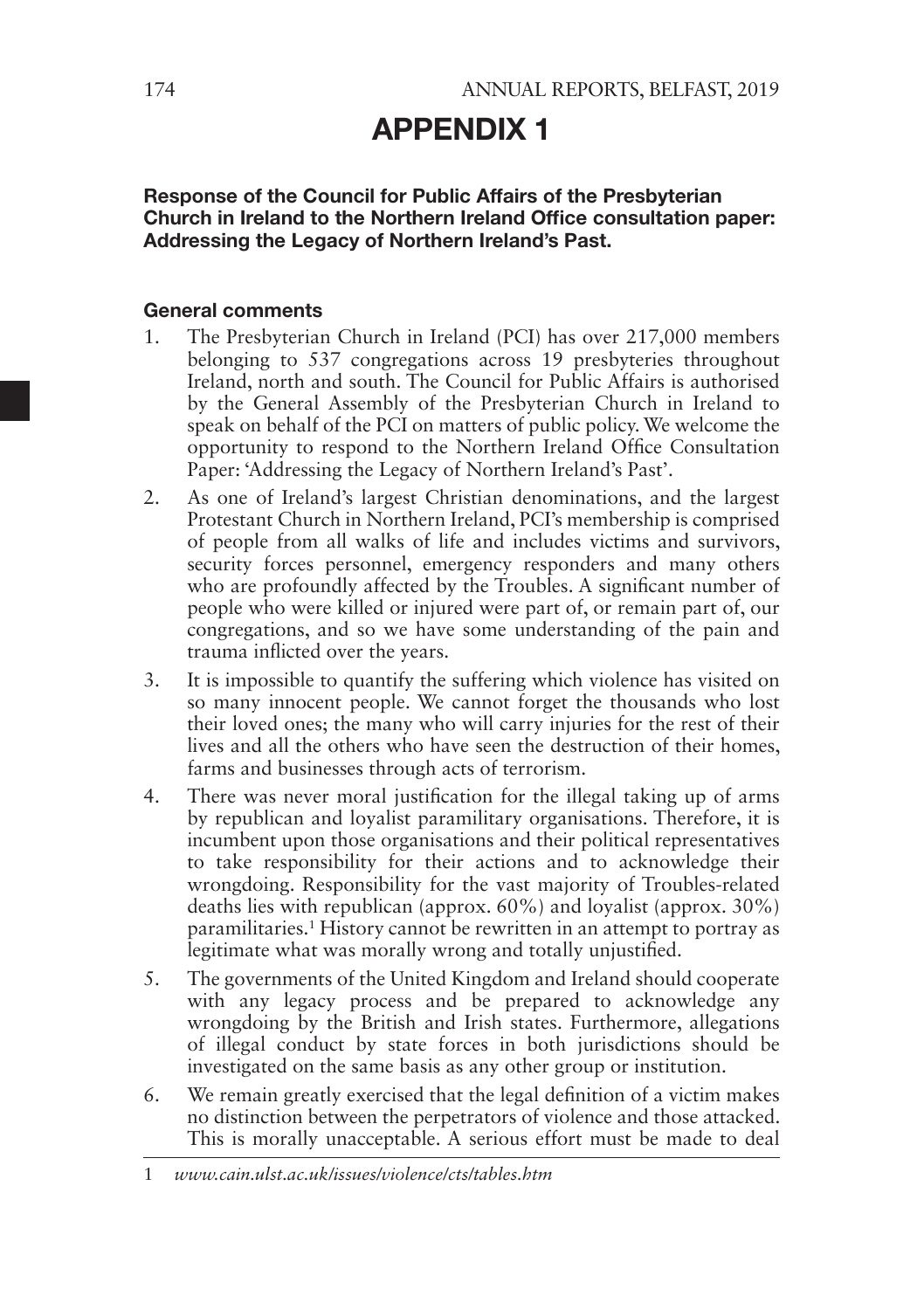with the sense of moral and judicial outrage and hurt that this causes. We realise that there are strongly opposing narratives about the past, but are convinced that a failure to face this distinction in some coherent way will make progress more difficult.

- 7. As the consultation paper states, there is broad agreement that current arrangements are not delivering enough for victims, survivors and wider society. There are undoubtedly significant shortcomings in terms of truth, justice and care for people who have been physically and mentally injured during the Troubles. Meaningful discussion about reconciliation and related concepts of forgiveness, grace, remorse and repentance is also worryingly absent. We therefore agree that a new approach is required to address the legacy of the past. The choice we face as a society is between shaping a new approach and retaining the status quo.
- 8. We are acutely aware of the limitations of the institutions set out in the consultation paper. The sad reality is that, while the pursuit of truth and criminal justice are important elements of addressing the legacy of the past, it is likely that there will be few prosecutions and many families will not receive the information they seek. In this context, it is not right to raise the expectations of victims and survivors, as this will only add to hurt and trauma already experienced. However, we believe that the broad framework with revisions, including those outlined below, represents a potential opportunity to create a system that could provide some degree of closure to victims and survivors and bring a measure of healing to our society. We recognise that the broad framework builds on what was set out in the Stormont House Agreement, which built on previous work of the Haass-O'Sullivan talks and the Consultative Group on the Past. A rejection of this broad framework now would most likely set this issue back by many years or potentially forever, and in doing so add even more distress to that already endured. Therefore, we believe the outworking of the broad framework requires revision, including as outlined below.
- 9. PCI believes that effectively addressing the past, including the needs of victims and survivors, will enable us all to reimagine and create a better future based on 'a more reconciled community at peace with each other'.<sup>2</sup> Any suite of measures which fuels a culture of recrimination at the expense of reconciliation will have failed. A clear focus on reconciliation is needed and we welcome the high priority given to it in the opening sections of the consultation paper. PCI believes that reconciliation is fundamentally about the restoration of broken relationships. This will be the ultimate standard by which the success or failure of any new institutions is judged. However, the lack of agreement across society on what constitutes reconciliation is a significant obstacle. We believe there is scope for the Implementation and Reconciliation Group to initiate a public conversation about reconciliation, which we discuss further below.

<sup>2</sup> PCI Vision for Society Statement, 2016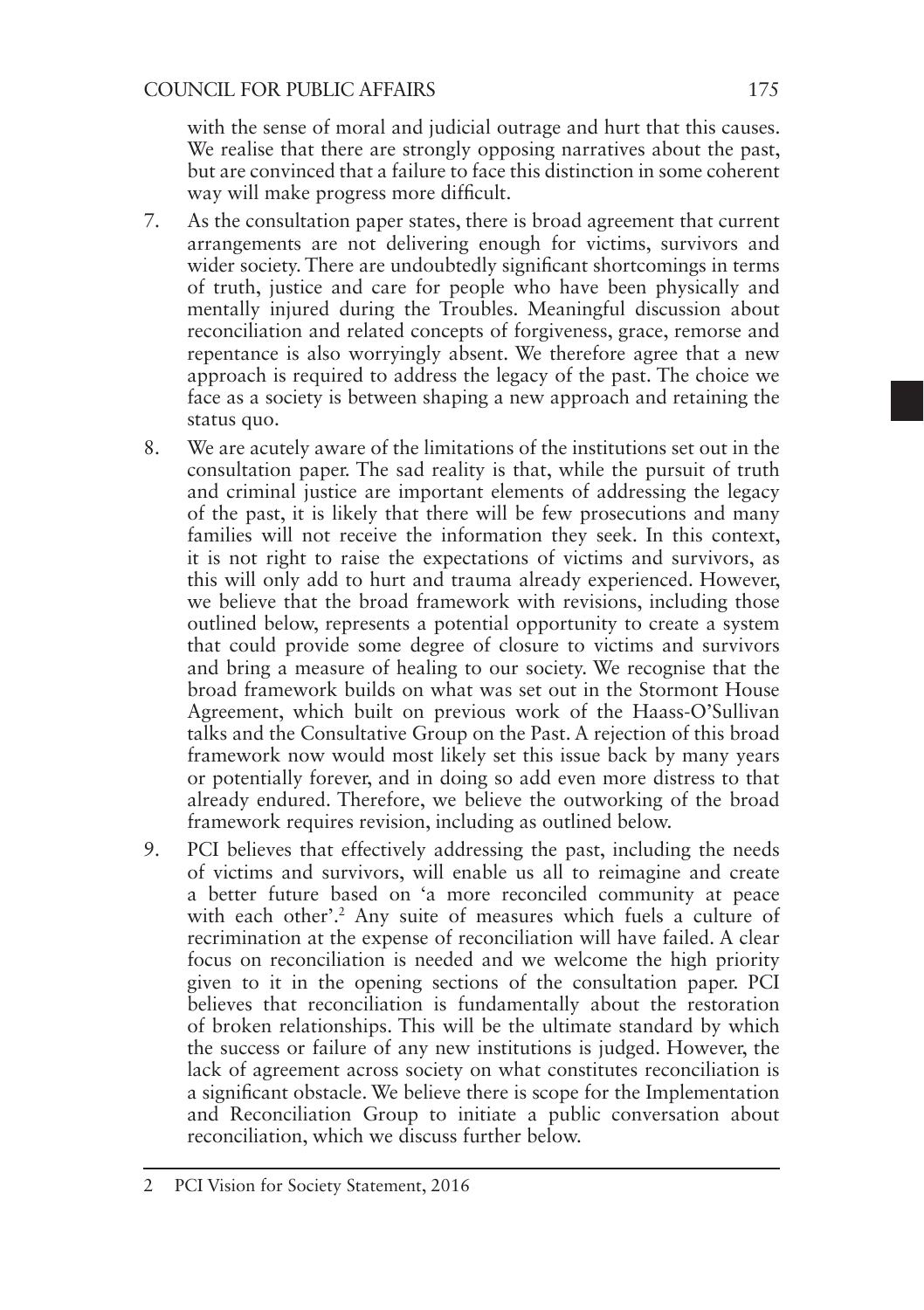10. Few people believe that the  $£150$  million promised by the UK government will cover the cost of the proposed institutions. Any additional funding required must not be expected to come from the devolved administration's budget, as this would divert resources needed for health, education, infrastructure etc. These vital public services are essential to building a peaceful society and so any diversion of funds to legacy bodies would be counterproductive. Moreover, it would be disastrous for work to begin only to be interrupted by funding shortages. It is therefore imperative that the UK government and, where appropriate, the Irish government provide clear guarantees in terms of financing the institutions before any are established.

#### Historical Investigations Unit (HIU)

- 11. We recognise that the number of prosecutions resulting from the HIU's work is likely to be minimal and that the HIU is more likely to deliver information to families rather than criminal justice. Even this information may fall short of expectations in many cases. That said, the HIU may provide justice for some families and has the potential to provide a level of closure to a greater number who simply seek more information about the death of their loved ones.
- 12. As the HIU will have greater powers than the Historical Enquiries Team (HET) we believe families who have received an HET report should have the option to request an HIU investigation, without having to meet the criteria outlined in the consultation paper.
- 13. It is debatable whether the Northern Ireland Policing Board is the appropriate vehicle for monitoring and holding the HIU to account. Understandable concerns have been raised about the HIU, as it investigates paramilitary murders, potentially being held to account by individual members of the Policing Board who may have held connections to those paramilitary organisations. Moreover, we would have great reservations about the Policing Board being diverted from its primary task of overseeing the day to day work of the PSNI. Therefore, an alternative oversight mechanism may be required that will command greater community confidence – one, perhaps, that has international membership. With whatever option is chosen, proper oversight and accountability must be provided for the HIU and its Director.
- 14. The relatives of those killed outside Northern Ireland should have equitable access to an investigation, and the UK government should receive a formal commitment from the Irish government that An Garda Síochána will fully cooperate with the HIU in respect of cases with a cross-border dimension. Neither of these points is properly addressed in the consultation paper. Clarity is also needed on the Irish government's responsibility to cooperate in relation to crimes committed or initiated in the Republic of Ireland, and perpetrators who fled there. We note the statement that 'the Irish government have committed to passing their own legislation that will ensure they can give their full cooperation to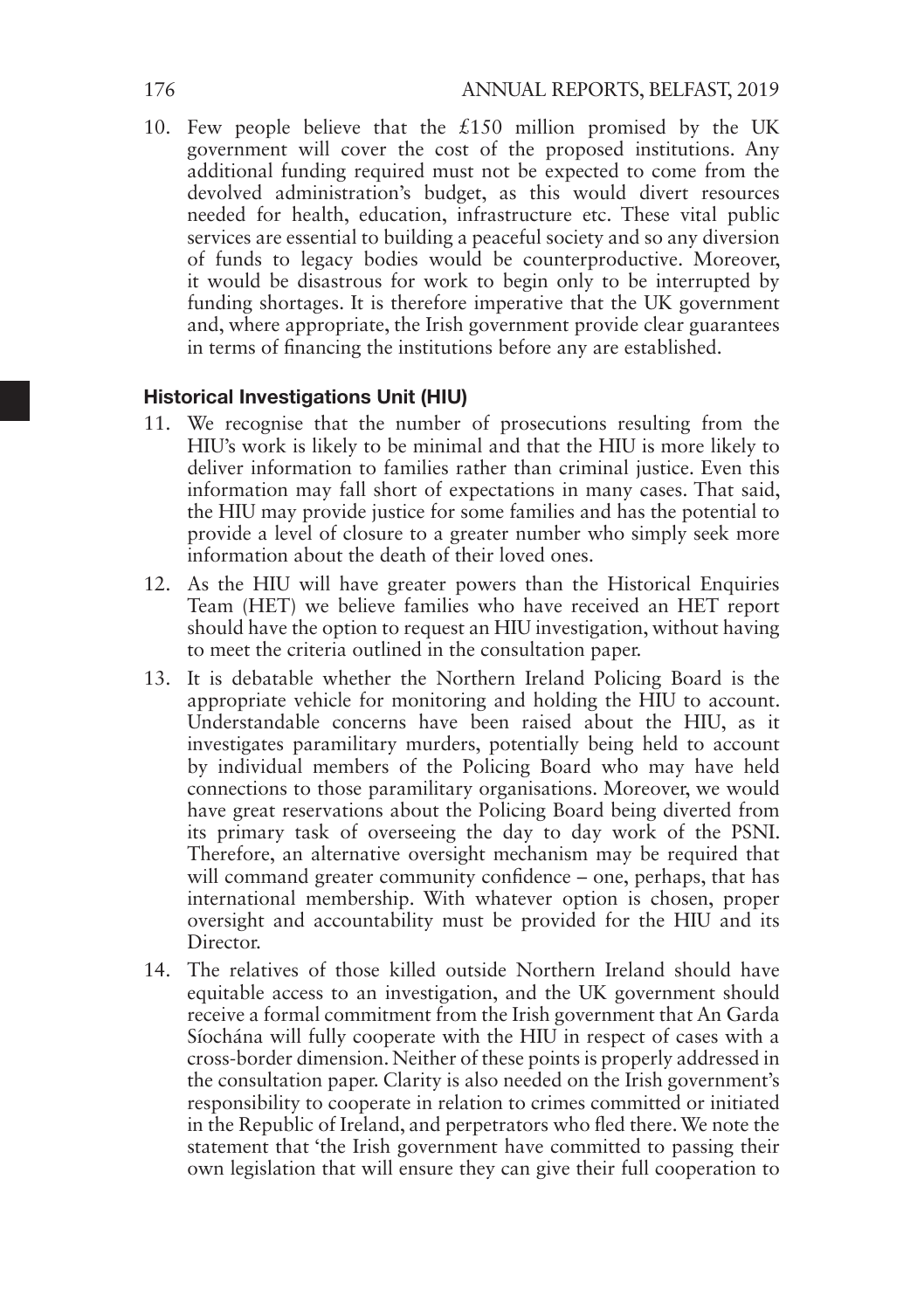the new institutions, in a way that is consistent with their constitutional obligations'.3

15. We are deeply concerned by the conflicting information in the public domain about the focus of legacy cases. For example, some commentators argue that the HIU caseload will include a disproportionate number of deaths attributed to the security forces. Reliable information needs to be provided by government in a way that commands public confidence.

#### Independent Commission on Information Retrieval (ICIR)

- 16. Again, we feel it is a moral responsibility of those in public leadership to be realistic about the readiness of those with information about Troubles-related deaths to come forward, and the ability of the ICIR to deliver closure to families. Alleged perpetrators will not be named in family reports and there will be cases in which the information provided to victims and survivors proves unsatisfactory. However, we also recognise that some families could be provided with closure by the ICIR.
- 17. We share the scepticism widely expressed about the ability of the HIU and the ICIR to run in parallel if an effective firewall is to be maintained between them. This should be re-examined, as a sequential model may be more effective.

#### Oral History Archive (OHA)

- 18. PCI supports the establishment of an Oral History Archive. There is a general acceptance that oral history can be one way of addressing the legacy of the past, by providing a cathartic outlet for participants, increasing understanding of other perspectives and educating wider society and future generations.<sup>4</sup>
- 19. It should not be assumed that a broad range of contributors will readily engage with the OHA. Potential contributors can have a variety of concerns about sharing their experiences of the Troubles, while others do not even recognise the importance of the story they have to tell. Some people are unwilling to tell their story without the involvement of a trusted intermediary. With that in mind we are concerned that outreach and the involvement of community and faith-based organisations in relation to the OHA is not discussed in the consultation paper. To raise awareness and encourage participation, it would be vitally important for the OHA to work in partnership with groups and individuals that have the trust of potential contributors e.g. churches and ministers, community groups etc. A centralised, top-down OHA model is unlikely to work effectively.
- 3 Consultation paper, 53-54.
- 4 We note that oral history or 'storytelling' is included in a number of government-sanctioned reports, for example, 'We Will Remember Them', report of the NI Victims' Commissioner, Sir Kenneth Bloomfield (1998); Report of the Consultative Group on the Past (2009); and the Haass-O'Sullivan recommendations (2014).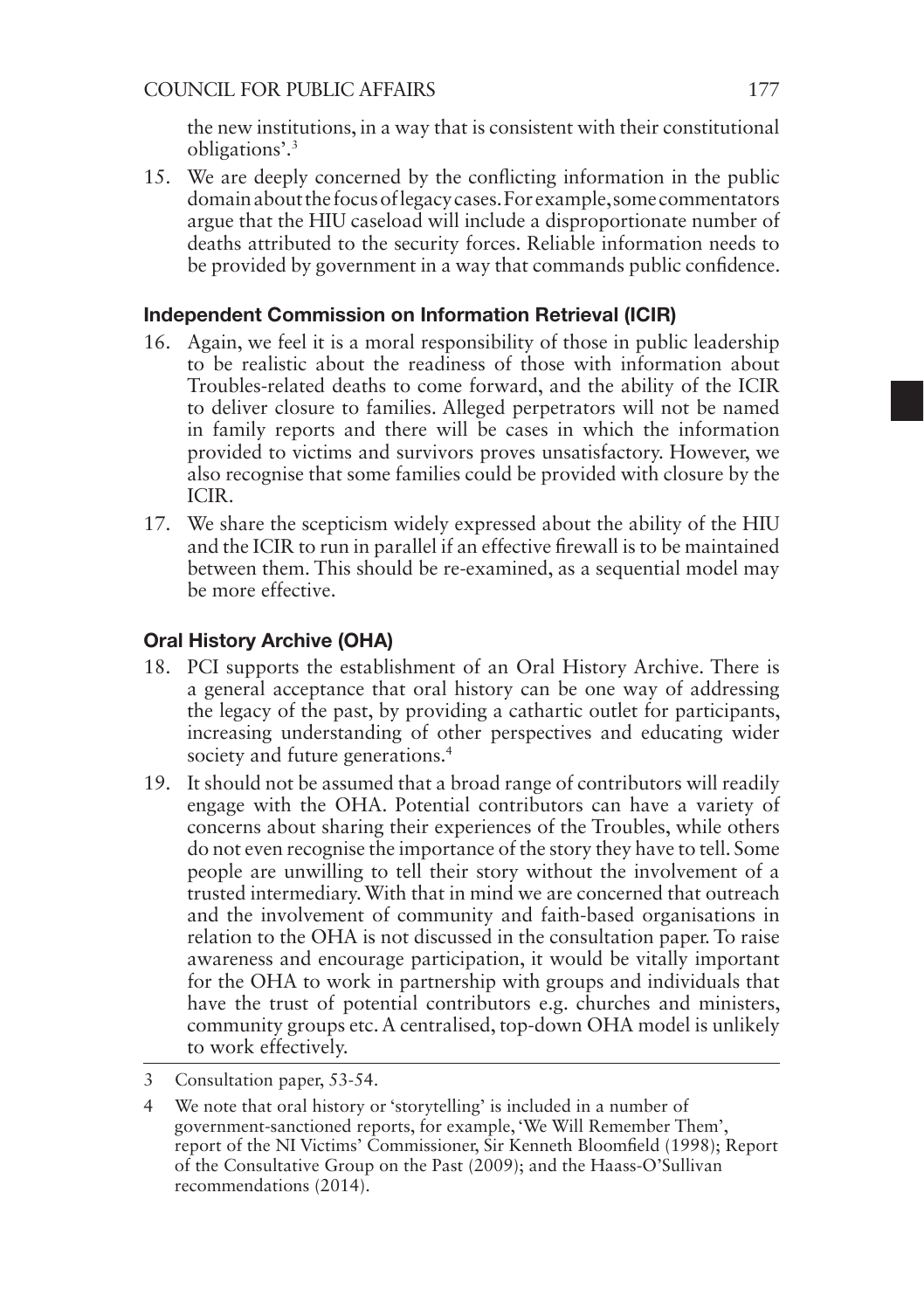- 20. In addition to a central repository, we suggest that a partnership scheme be established to support faith and community groups to act as facilitators. Such a scheme could provide assistance to groups in scoping and designing projects, and make available people with relevant expertise to conduct and transcribe interviews. Crucially, those holding the trust and confidence of potential contributors could raise awareness of the OHA, approach prospective interviewees, be involved in interviews and provide pastoral care, as appropriate. We would be pleased to discuss this idea further with officials.
- 21. We welcome the proposal for the OHA to involve 'anyone who has been touched by the Troubles'.5 Special effort should be made to involve individuals in hard-to-reach communities, such as those in the border areas, and women, whose role and perspectives are often ignored or overlooked in public discourse about the Troubles. In general, any awareness-raising about the OHA should strongly emphasise the importance of those we have termed 'quiet peacemakers' coming forward to tell their stories e.g. civil servants, healthcare workers, teachers, business owners and others who kept our society functioning as normally as possible in the midst of death and destruction. We believe that much could be learnt from these experiences in terms of peacemaking and conflict resolution.
- 22. The proposals give the Deputy Keeper of the Records significant powers and responsibilities in potentially contentious areas, not least in deciding which records should form part of the archive. The primary role of the steering group to be appointed by the Deputy Keeper is to provide oral history expertise and it would not, as currently described, provide the required level of oversight to properly support the Deputy Keeper and ensure widespread public confidence in the operation of the archive. We therefore urge the government to consider either strongly enhancing the accountability function of the steering group (in particular, a new appointments procedure would be required) or creating a separate oversight mechanism.
- 23. Overall, PCI sees great potential in the OHA to facilitate individual and societal healing. However, the apparent lack of vision in the consultation paper of what the OHA could achieve is disappointing. Indeed, there is no sense of what is to be achieved by the OHA beyond the production of a 'factual historical timeline' and the transmission of themes to the Implementation and Reconciliation Group for the production of an academic report. As listening to the perspectives of others is key to promoting reconciliation, PCI would welcome a discussion of how material gathered would be disseminated and used appropriately across society for this purpose. There is almost certainly scope within education and among community and faith groups to widen and deepen the impact of the OHA's work.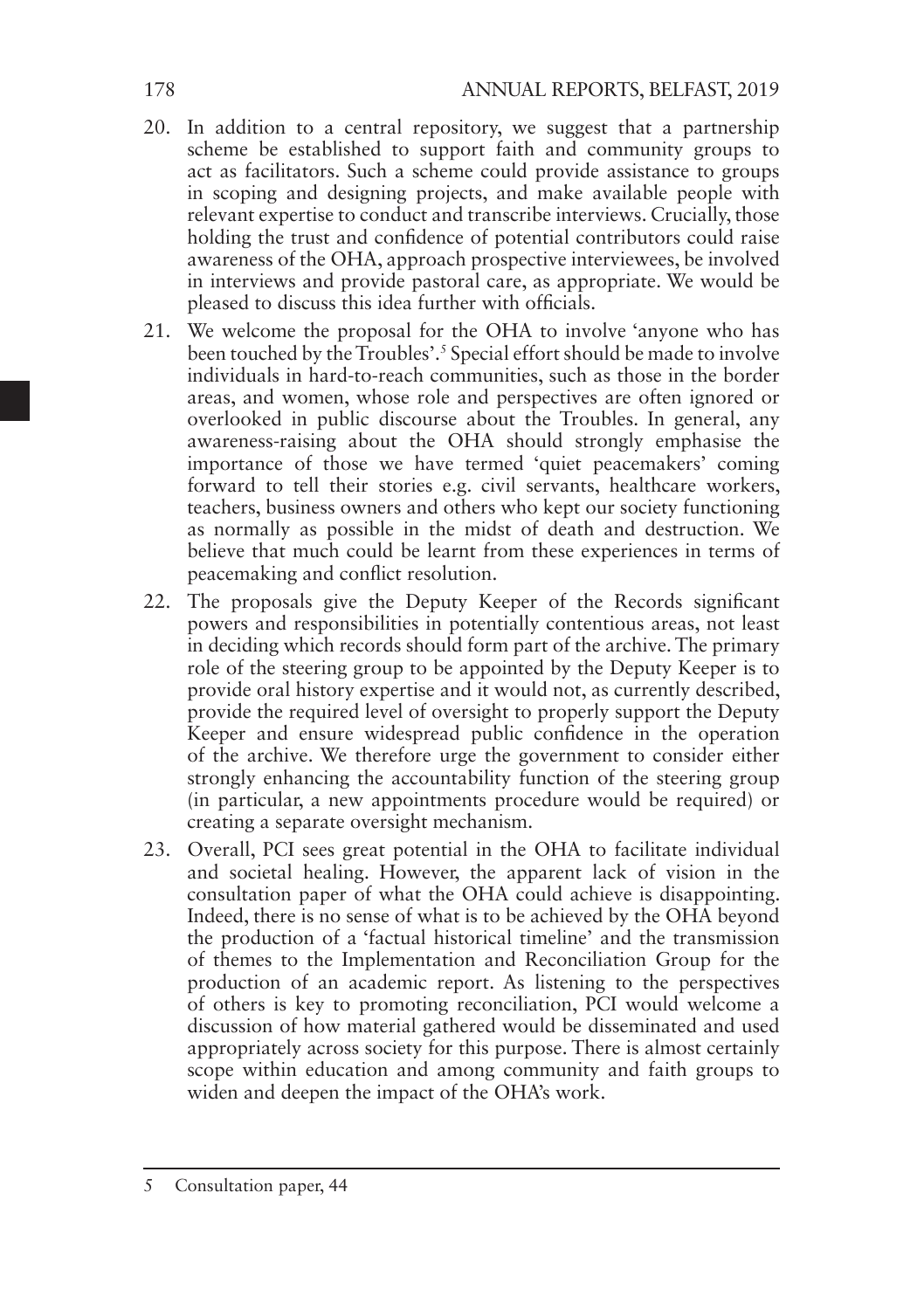#### Implementation and Reconciliation Group

- 24. Any process to address the legacy of the past must help to restore relationships broken by the many years of violence. We therefore welcome the intention to put the IRG on a statutory footing, as a body tasked with promoting reconciliation. However, the reconciliation aspect of the IRG's work clearly requires significant development. As a first step, we suggest that the IRG initiate a public conversation about reconciliation, what it means to people across society and how it should be promoted.
- 25. From our perspective, reconciliation is fundamentally about the restoration of broken relationships and will involve a practical balance of the principals of freedom, justice, peace and truth. At a minimum we believe that acknowledgement and expressions of remorse must be central to any discussion of reconciliation.
- 26. Since healing in our society will, by definition, be a long term intergenerational process, we believe there is an important role that the IRG could fulfil in setting out proposals for public discussion on how to get that long term work underway. That said, we disavow any suggestion that the IRG alone can bring about reconciliation; there must be wide public discussion and agreement both politically and within civic society on the route and shape of societal healing over the coming years. On the basis of that discussion, the IRG could outline steps needed on a short, medium and long term basis, and offer some guidance on the modalities of those steps.
- 27. The current proposed membership of the IRG is limited to those appointed by government and political parties. This is unacceptable. We believe that there must be civic society involvement to enable the IRG to navigate complex and divisive issues with the necessary level of expertise and community confidence.

#### Further comments

- 28. We are concerned that the UK government intends to leave the establishment of a much-awaited Mental Trauma Service to the Northern Ireland Executive, which has not been functional for over 18 months. Given the suite of measures under discussion, it seems quite unreasonable for the government to set aside 'access to high quality services' for victims and survivors due to the continuing political impasse. We urge the government to reconsider this omission.
- 29. Similarly, we are supportive of a pension for severely physically injured victims and regret that the UK government does not currently intend to address this matter as part of a comprehensive package of legacy measures. It is wrong that much-needed support for innocent victims with life-changing injuries is held up by a dispute about a handful of contentious cases. We note that a number of suggestions have been made to find an accommodation in respect of those cases which would not imply an equivalence between victims and perpetrators. These ideas should be explored further.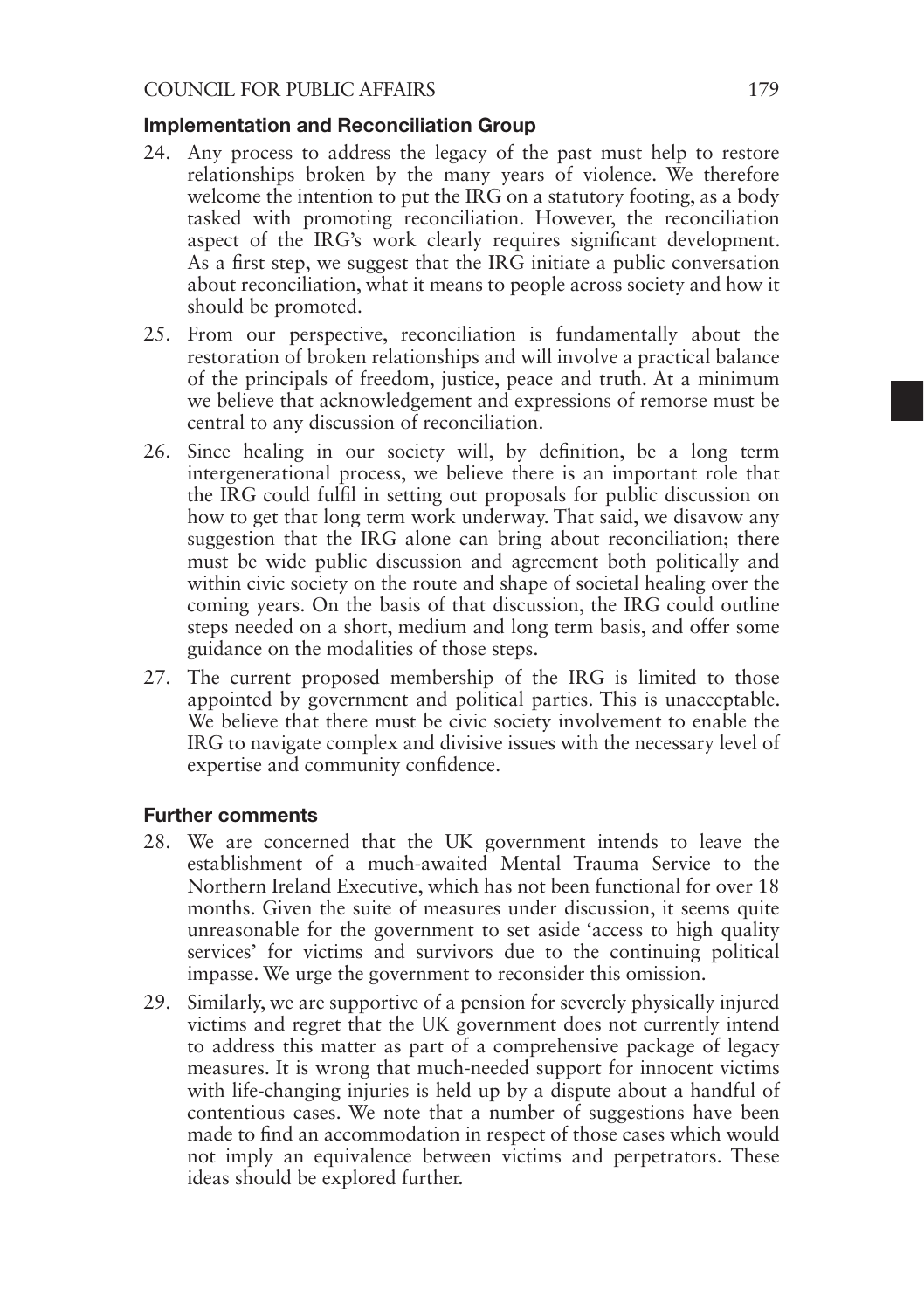30. It is imperative that government does not lose sight of the broader picture when seeking to address the legacy of the past. We are convinced that the path to a more peaceful and reconciled society will be smoother if we give attention to issues which affect our common humanity, including tackling endemic underachievement among sections of our young people, addressing social deprivation and freeing our communities from the grip of criminal gangs. When these matters, which cross the boundaries of sectarian division, are addressed collectively, we believe a better context for human flourishing and building relationships will be created.

# APPENDIX 2

### HUMAN RIGHTS

- 1. The language of 'rights' is never far from public debate and discussion. There are calls for a 'rights-based society'; campaigns for the 'right' to die at a time and in a manner of one's own choosing exemplify just one of the many issues that advocacy groups seek to promote: and statutory agencies with responsibility to 'champion and guard rights' like the Northern Ireland Human Rights Commission or the Irish Human Rights and Equality Commission. Legally human rights have an authoritative position as the context for making legislation and for the judiciary as the ultimate arbiter for disputes. The increasing promotion of 'animal rights' further widens the conversation.
- 2. Against this backdrop, and as our society places an increasingly high value on rights which are now seen as the ultimate protectors of freedom and happiness, it is important that we, as a Church, both understand the nature of the debates surrounding human rights and are able to make a meaningful and constructive contribution. This paper seeks to establish a framework, based on biblical principles, which will assist the Council for Public Affairs as it seeks to respond to rights-based issues in the public square.

#### **Definitions**

3. Broadly speaking a human right can be described as a right that is possessed, or ought to be possessed by everyone within the state or even across the world. These include the right to clean water, a decent standard of housing, to believe whatever religious views you wish and the right not to be tortured. These basic rights are often described as being based on shared values like dignity, fairness, equality, respect and independence and are usually defined and protected by law. Internationally the Universal Declaration on Human Rights (UDHR) was adopted by the United Nations in 1948 as a common standard of achievements for all peoples and all nations.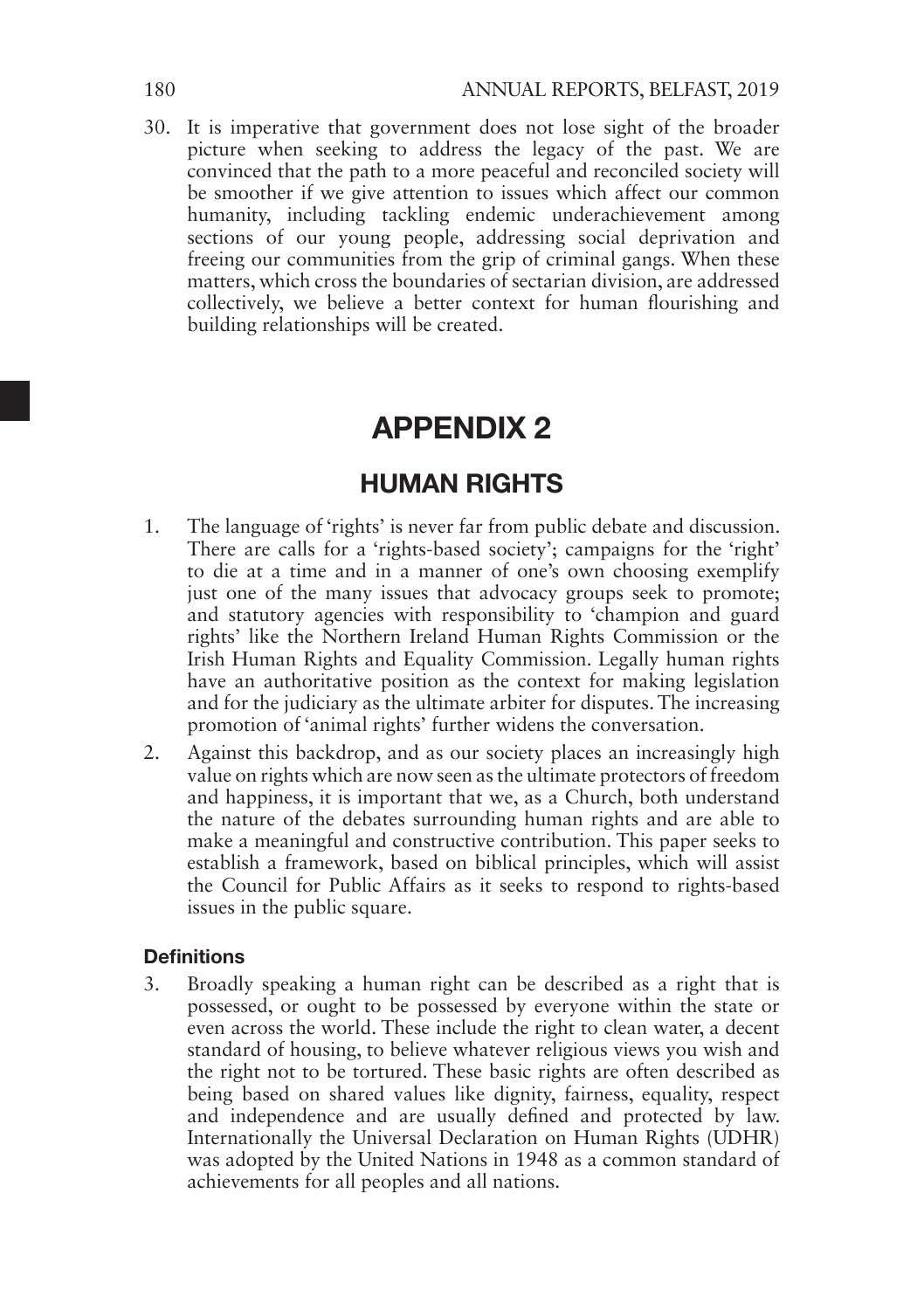#### COUNCIL FOR PUBLIC AFFAIRS 181

- 4. While the UDHR might be seen as the founding document for modern understandings of human rights, it is important to note that the language of rights is neither new nor novel. Some point to the Magna Carta as the first iteration of a rights-based framework for what was to become the United Kingdom, while we are all familiar with the rights to "life, liberty and the pursuit of happiness" enshrined in the American Constitution.
- 5. Rights are often considered fundamental to civilisation for they are regarded as established pillars of society and culture. In many ways the record of each right and its development can be found in the history of social conflicts. It has been said that rights structure the form of governments, content of laws, and the shape of morality as it is currently perceived.
- 6. The result is that it is impossible to divorce the concept of rights from the concepts of law and justice. Legal cases, for the most part, can be distilled to the enforcement of rights. For example every person has the right to expect that those with whom they come into contact will not do anything which they foresee will injure them. The law is there to enforce that right.

#### Philosophy of rights

- 7. The term 'rights' has been used by different groups and people for a range of purposes, some of which are outlined below:
	- (a) Natural rights universal rights which are said to apply to all people and they exist for every individual and cannot be taken away. These can also be called 'moral rights' or 'inalienable rights';
	- (b) Legal rights based on a society's customary laws, statutes or actions;
	- (c) Claim rights based on duty when another person has a duty to the right holder. A claim right might be like the example cited above, of each person having a right to expect that those with whom they come into contact will not do anything which they foresee will injure them;
	- (d) Liberty rights which may be properly described as privileges. A liberty right is simply a freedom or permission for the right holder to do something, like freedom of speech.

#### Policy framework

8. Practice, policy and legislation relating to human rights continue to evolve. In the UK the key underpinning legislation is the Human Rights Act 1998. The European Convention on Human Rights (ECHR) and the European Charter on Fundamental Rights also form part of the UK Human Rights legal framework. While withdrawal from the EU means that the European Charter will no longer have effect in the UK, the ECHR will continue to apply as it relates to the Council of Europe of which the UK will remain a member.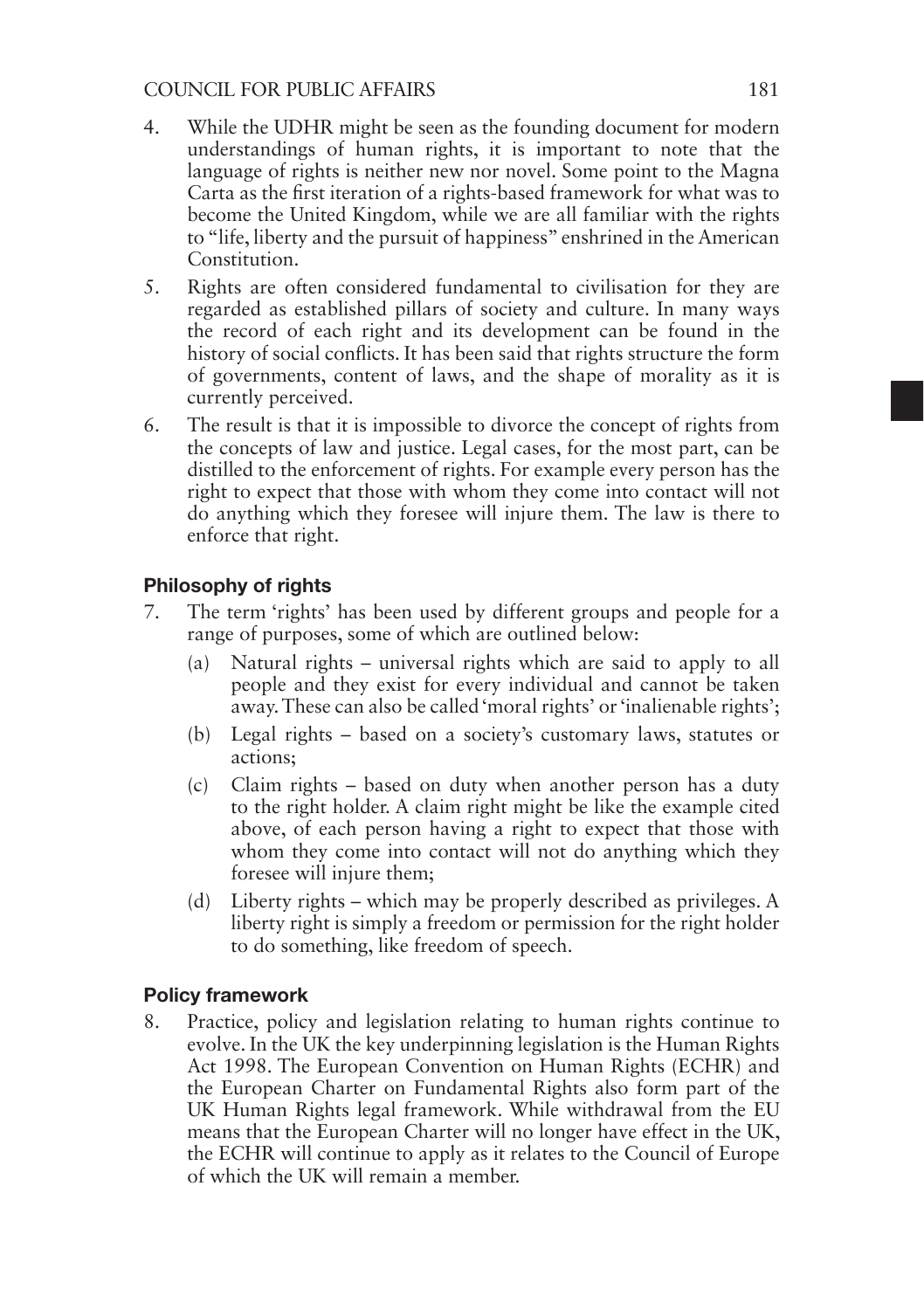- 9. In the Republic of Ireland the Irish Constitution, ratified in 1937, contains a number of articles on Fundamental Rights (40 – 44) which include matters such as freedom of speech, religious freedom, and family and home life. The 2018 referendum which led to the introduction of legislation on abortion is a key recent change to this part of the Constitution. Ireland is also bound by the European Convention and European Charter on Fundamental Rights.
- 10. The Northern Ireland Human Rights Commission (NIHRC) was established in 2000, created as a consequence of the Belfast (Good Friday) Agreement. Its counterpart, the Irish Human Rights Commission (IHRC) was similarly established in 2000. This leads to an added dimension for human rights discourse in the island of Ireland where the creation of these bodies was a direct consequence of seeking resolution to conflict. Legislation in 2014 led to a merger between the IHRC and the Equality Authority and the creation of the Irish Human Rights and Equality Commission. In Northern Ireland the Equality Commission, also formed in 2000 as a result of the Belfast (Good Friday) Agreement, remains a separate entity.

#### Rights and the legal system

- 11. It is difficult to divorce the concept of rights from the various philosophies which underpin the legal system. Thus the concept of natural law is fundamental to the concept of natural rights. Natural law is based on the concept of third party principles, such as philosophical reasoning or religious principles. For example, the United States Declaration of Independence placed natural rights on a "self-evident" truth that all men are endowed by their Creator with certain unalienable rights. "Natural rights" have been identified as "life, liberty and property". These are objective criteria.
- 12. But the concept of unalienable rights was criticised by English philosophers in the 18th century who spoke of "legal rights" and these were rights which arise from the actions of government, or evolve from tradition and these are not alienable as they will change as actions of government change, as new traditions develop, or there is a shift in society's moral standards. These are subjective criteria.

#### Biblical perspective

13. Discourse about human rights can feel distant from biblical language and from the emphasis in our faith of costly service towards the other  $(e.g., Philippines 2)$ . At times it can also seem like a 'human rights agenda' poses a challenge to the articulation, expression and demonstration of Christian belief in the UK and Ireland. However, we are also aware of the severe threat to our brothers and sisters elsewhere in the world who suffer under regimes where even the most basic of human rights, including the right of freedom to worship enshrined in the UDHR, are denied.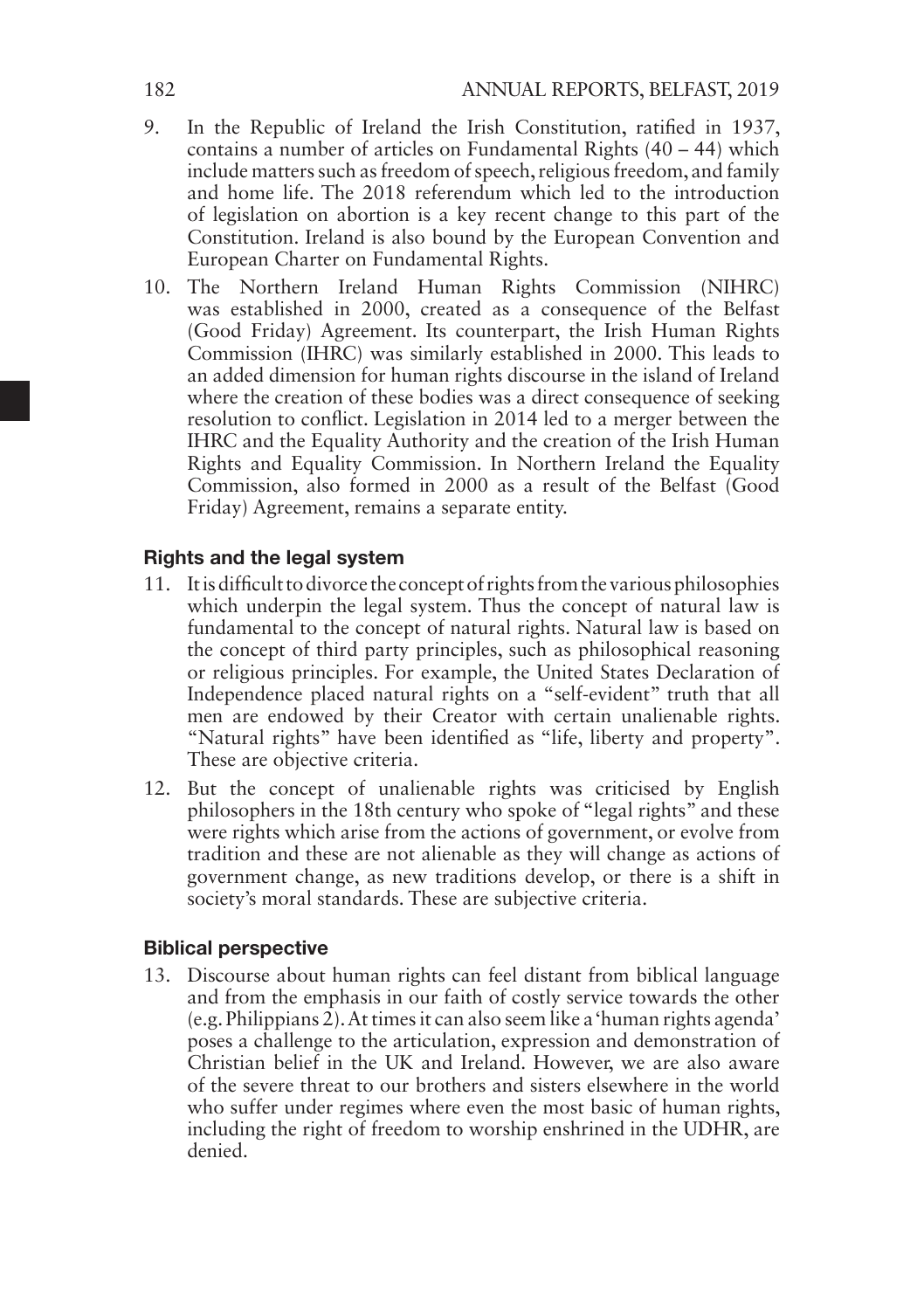- 14. In 2010 the General Assembly received a report from the Church and Society Committee of the General Council which set out a detailed Christian perspective on human rights. That report, attached as an Annex, remains the biblical framework for our current work and can be summarised as follows:
	- (a) We affirm human dignity human beings are created in God's image to know him, serve one another and be stewards of the earth, therefore they must be respected;
	- (b) We affirm human equality human beings have all been made in the same image by the same Creator therefore we must behave without partiality to all; and,
	- (c) We affirm human responsibility we have to accept that other people's rights are our responsibility… As God has laid it upon us to love and serve our neighbour, we must fight for his rights, while being ready to renounce our own in order to do so. This, of course, is not an absolute commitment to the expectations or demands of another person, for a Christian response must itself be consistent with both the broad thrust, and specific guidance, of Scripture.
- 15. Those who promote human rights usually regard these rights as 'innate' – they are derived simply through our being human. Of course we recognise that in a very real sense societies have to be 'rights-based' or else anarchy would result. However, our theological reflection at the 2010 General Assembly reminds us that the foundation of our engagement with human rights from a Christian perspective is inherently different from those approaching these matters from a secular viewpoint. But this is no reason to shy away from these conversations. As a cross-party group of MPs noted in their 2012 'Clearing the Ground Report' for Christians in Parliament:

*"It is a Christian responsibility to proclaim the gospel, challenging injustice and to speak out for those without a voice. In a context of competing claims for power it is critically important that Christians respond rather than react to the challenges they face.*"<sup>1</sup>

#### The 21st century

- 16. How then does PCI respond rather than react to the human rights discourse of the 21st century? Should there be a reliance on natural law, or on the actions of government, or on the contemporary morals of society? How do we deal with conflicting rights?
- 17. In the first instance our response is immensely practical, affirming human dignity and our belief that all are created in the image of God through the provision of residential respite and day care for adults with severe learning disability at facilities like Aaron House; English classes or legal advice offered to asylum seekers and migrants who

<sup>1</sup> *www.eauk.org/current-affairs/publications/upload/Clearing-the-ground.pdf*  [accessed  $26/2/19$ ]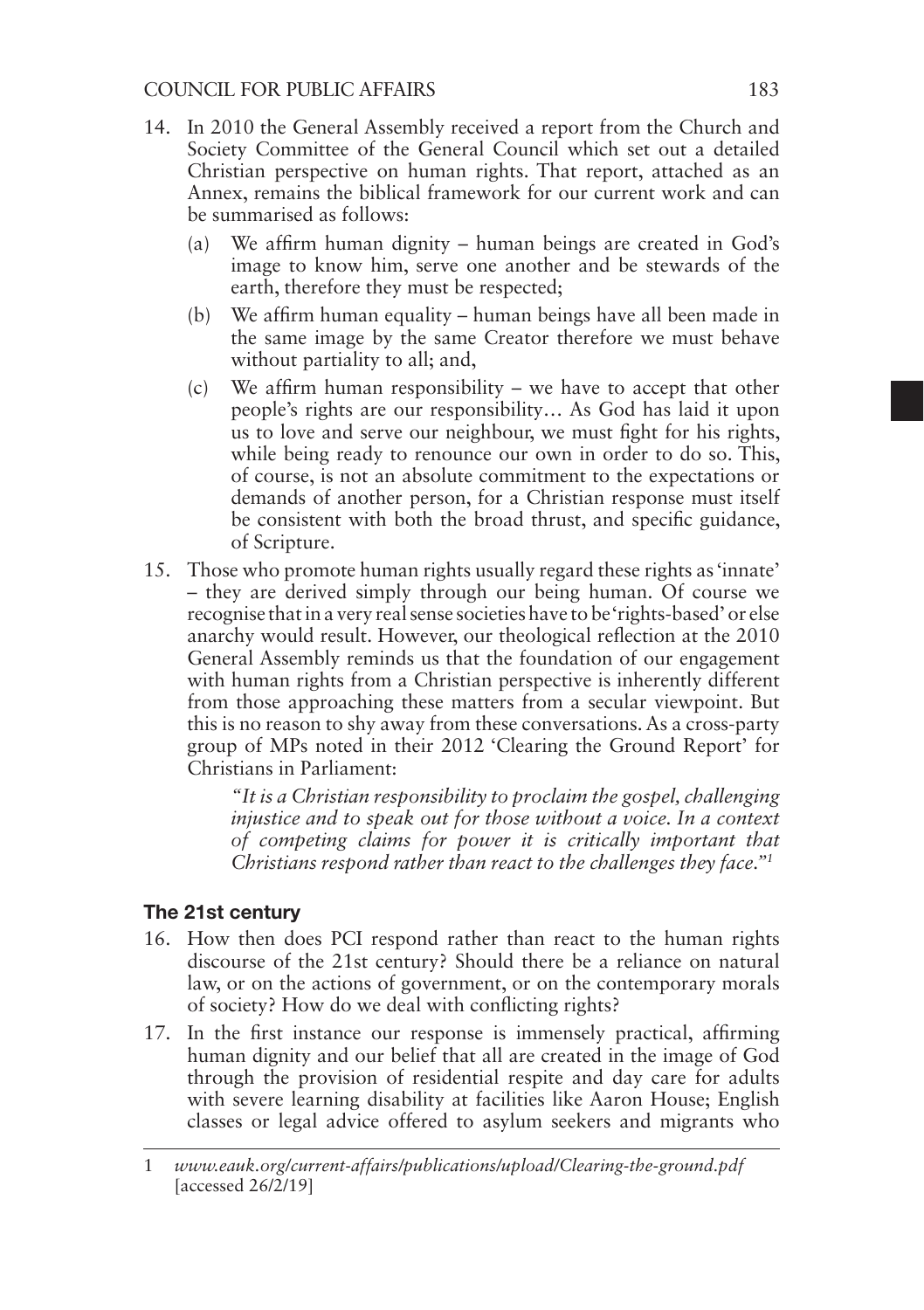engage with International Meeting Point; and the countless ways local congregations seek to meet the needs in their local communities through, for example, homework or lunch clubs.

- 18. With this in mind the NIHRC's previous work on vulnerable children in Northern Ireland who cannot be cared for within their own family, or on seeking to improve care in hospital emergency departments could have much to commend it from a biblical viewpoint, although as we have already acknowledged the starting points may be completely different. On the other hand our biblical perspective is challenged by the recent NIHRC action to bring forward a case all the way to the Supreme Court that would introduce a broader definition of termination of pregnancy to Northern Ireland.
- 19. Conflict can also arise between a right to freedom of conscience with rights of others who wish to do things which are within the law but which would offend the conscience of someone else. The Ashers case has been seen as a clash between the natural right of freedom of conscience as against the legal right of protection against discrimination on grounds of sexual orientation. But that is not a proper characterisation of it. The Ashers case did not in any way abrogate from the duty not to discriminate against anyone in the provision of services on the ground of sexual orientation. What it did say was that a conscientious refusal to promote a particular message was not discriminatory so long as any person, no matter what the personal attributes of that person might be, would be similarly refused. Interestingly, in giving its decision, and as a subsidiary explanation of it, the Supreme Court also observed that the message in support of gay marriage that Ashers were asked to display on the cake was not a proxy for any particular sexual orientation and that "the benefit of the message accrues not only to gay or bisexual people, but to their families and friends and to the wider community who recognise the social benefits which such a commitment can bring." $2^2$
- 20. It is also important to remember that the Supreme Court decision in Bull v Hall has not been changed by the Ashers case. In the Bull v Hall case the owners of a guesthouse refused a homosexual couple accommodation in a double room in their guest house. Their reason for that refusal was their conscientious objection to homosexual practice, and they did not want their property to be used for practices which they considered sinful. In that case the Supreme Court found that such refusal was discriminatory because a heterosexual couple would not have been refused the accommodation. The sexuality of the couple was the reason for the different treatment, and the different treatment was unlawful discrimination.

<sup>2</sup> *www.supremecourt.uk/cases/docs/uksc-2017-0020-press-summary.pdf* [accessed 26/2/19]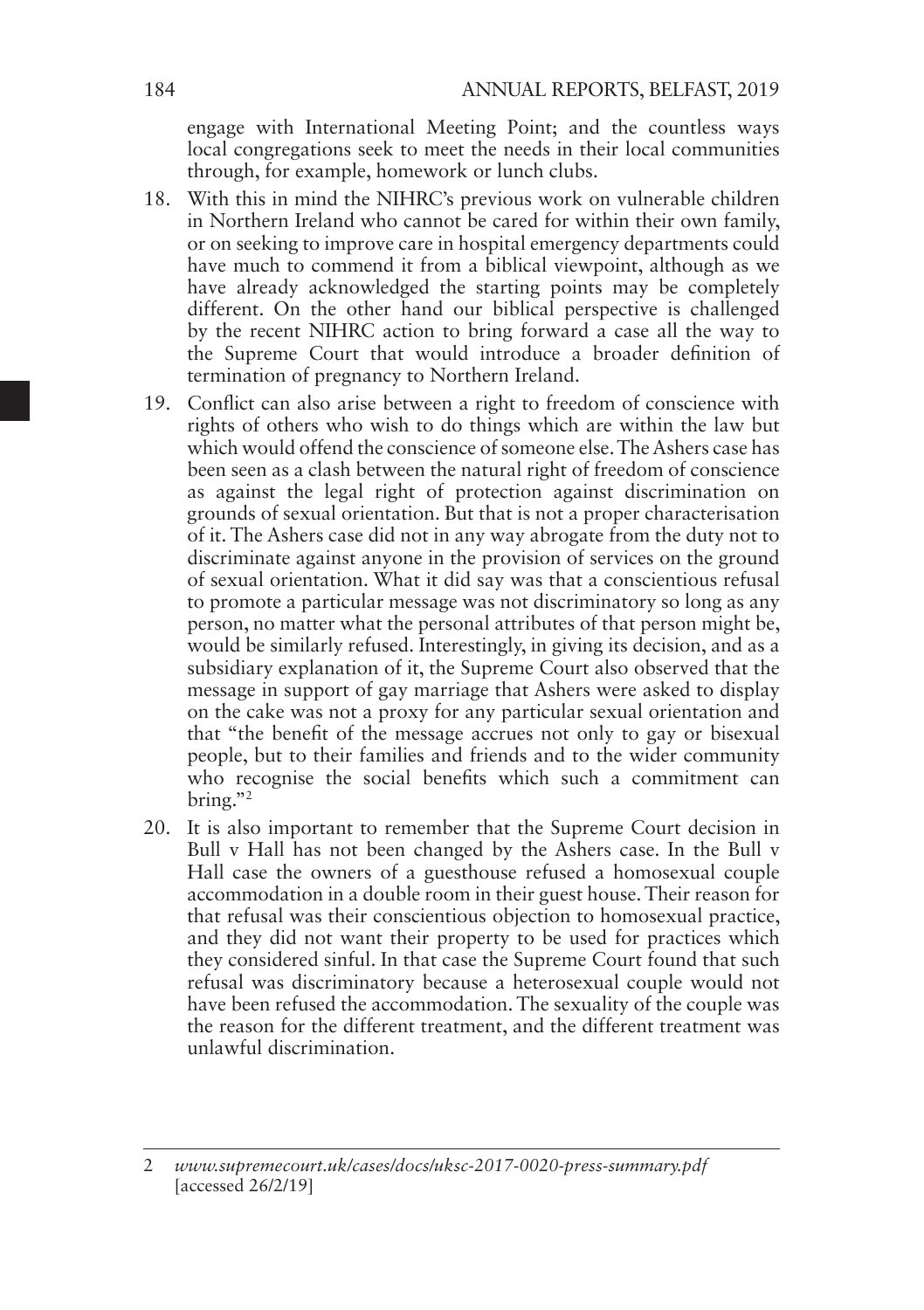#### Conclusion

21. Reflecting on a Christian approach to contemporary thinking on human rights we perceive, along with Professor Julian Rivers of Bristol University that too much of current public debate and discourse is focused on individualism over and against the common good; on autonomy over the legitimate needs and concerns of others; with litigation and conflict becoming early ports of call over the painstaking work of building consensus.<sup>3</sup> This will mean that in practice the Presbyterian Church must continue to be cautious about giving full (or even at times partial) support to the growing list of human rights demands that are presumed to follow from those that are considered to be natural rights. Professor Rivers has observed that:

> *"the concept of a right is a powerful tool for doing certain limited moral and legal jobs. Like any powerful tool it needs to be used carefully, but it should neither be over-worked nor abandoned."49*

With this we can agree.

### ANNEX TO APPENDIX 2 (*as presented to the General Assembly 2010*)

# Human Rights Position Paper – A Church Perspective

#### Introduction

The area of human rights has become contested in Northern Ireland. Although agreements were made in this area at the time of the Belfast/ Good Friday Agreement difference and division across the community remains. The Churches have found themselves involved in this debate, seeking to bring a Christian perspective to the issues that arise but have always faced the challenge of a highly politicised debate which sometimes fails to become realistic and meaningful outside of the political accommodations that have to be reached. This position paper therefore seeks to draw together the thinking of PCI thereby enabling Presbyterians to engage in discussions about human rights with information to hand from the church.

Clearly, overzealous approaches to this subject can give it a "bad press". Human rights can be (mis)represented in the media as little more than a charter for criminals, terrorists and anti-social behaviour. However events in some overseas countries show the dire consequences that may

<sup>3</sup> *www.jubilee-centre.org/beyond-the-morality-of-rights-by-julian-rivers/* [accessed 4/3/19]

<sup>4</sup> As above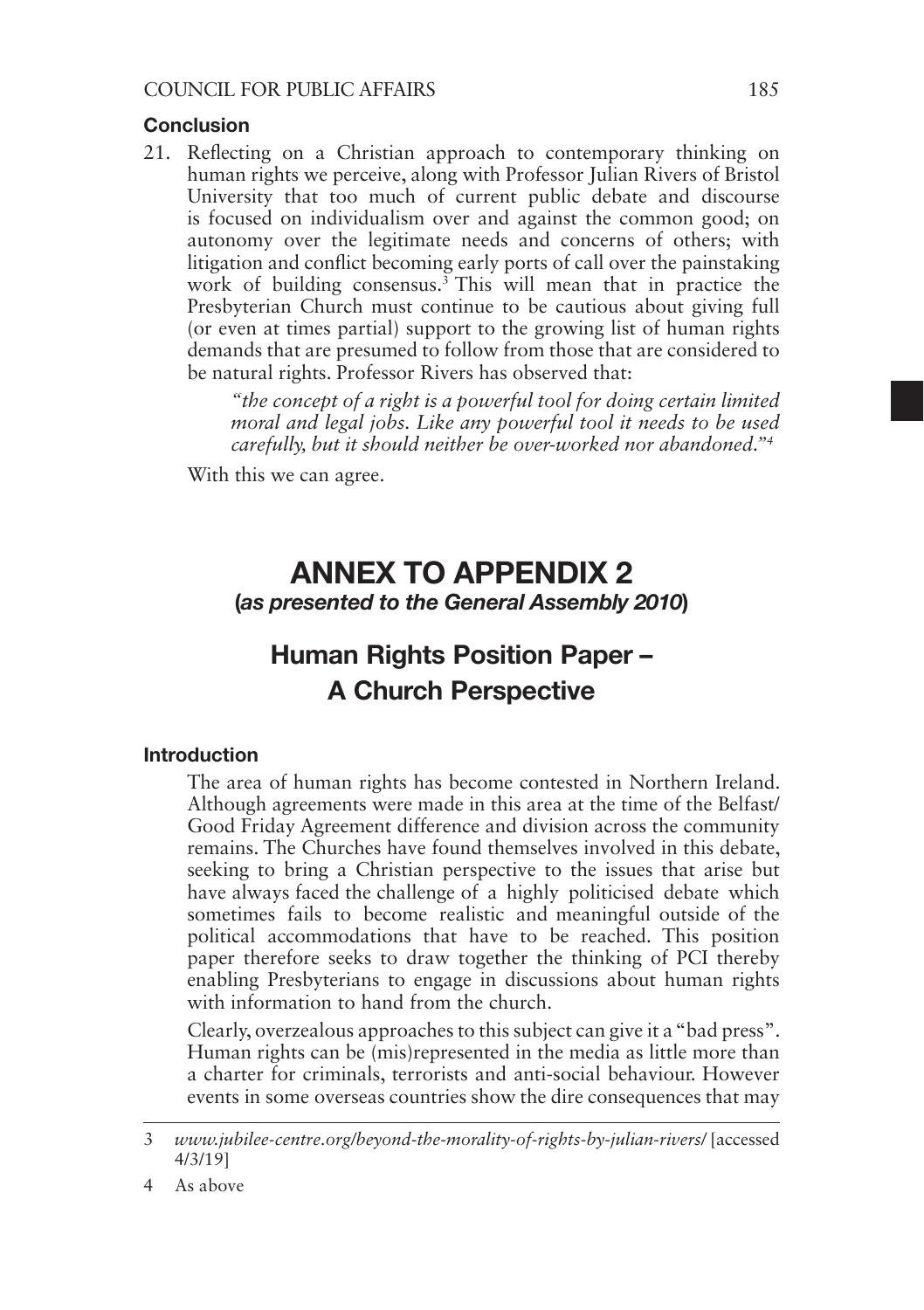ensue for the vulnerable (including minority Christian communities) when human rights are disregarded, so the church cannot ignore the issue.

#### A Christian approach to human rights

A concern for human rights is not exclusive to Christians, for they share it with people of other faiths or of no faith. Christians differ from secular people on the question of where our concern for human rights is grounded. Many secularists would simply assert, along with the American Declaration of Independence, that "We hold these truths to be self-evident, that all men are created equal." (An interesting use of the term "created"!) To Christians, attempts to find a purely secular basis for the worth which human beings have, and which accounts for their rights, are not convincing.

Christians share the belief that human rights are grounded in the inherent worth and dignity of every human being but locate the basis of that worth in the fact that each human being bears the image of God and is redemptively loved by God. John Stott (writing in 1984) said:

*The origin of human rights is creation. Man has never "acquired" them. Nor has any government or other authority conferred them. Man has had them from the beginning. He received them with his life from the hand of his Maker. They are inherent in his creation.*

(John Stott *Issues Facing Christians Today,* pp143-144).

The simple yet profound declaration of Genesis:

*So God created humans to be like himself; he made men and women.* (Genesis 1:27 CEV)

means that all human beings enjoy, among other things:

- (i) the right to life and the resources to sustain it, for life is a gift from God;
- (ii) a right to human dignity, i.e. the right to receive respect irrespective of age, gender, race or rank or any other way in which we define individual human beings;
- (iii) a responsibility to secure/protect/establish the rights of others, for God is love. Rights only exist in relationship with others, albeit coming into play most significantly when relationships break down. Christians found their belief in relationship within the Trinity believing that God has made us in the Trinitarian image, for mutual relationship. It is out of this relationship of mutuality that Christians are challenged to love God and our neighbour as ourselves;
- (iv) the right to justice, for all have been created equal before God's law. Historically Christianity has been a major influence in developing the concept of human rights; it was within the Christian theological tradition that the category of human rights originated. The atheist Friedrich Nietzsche,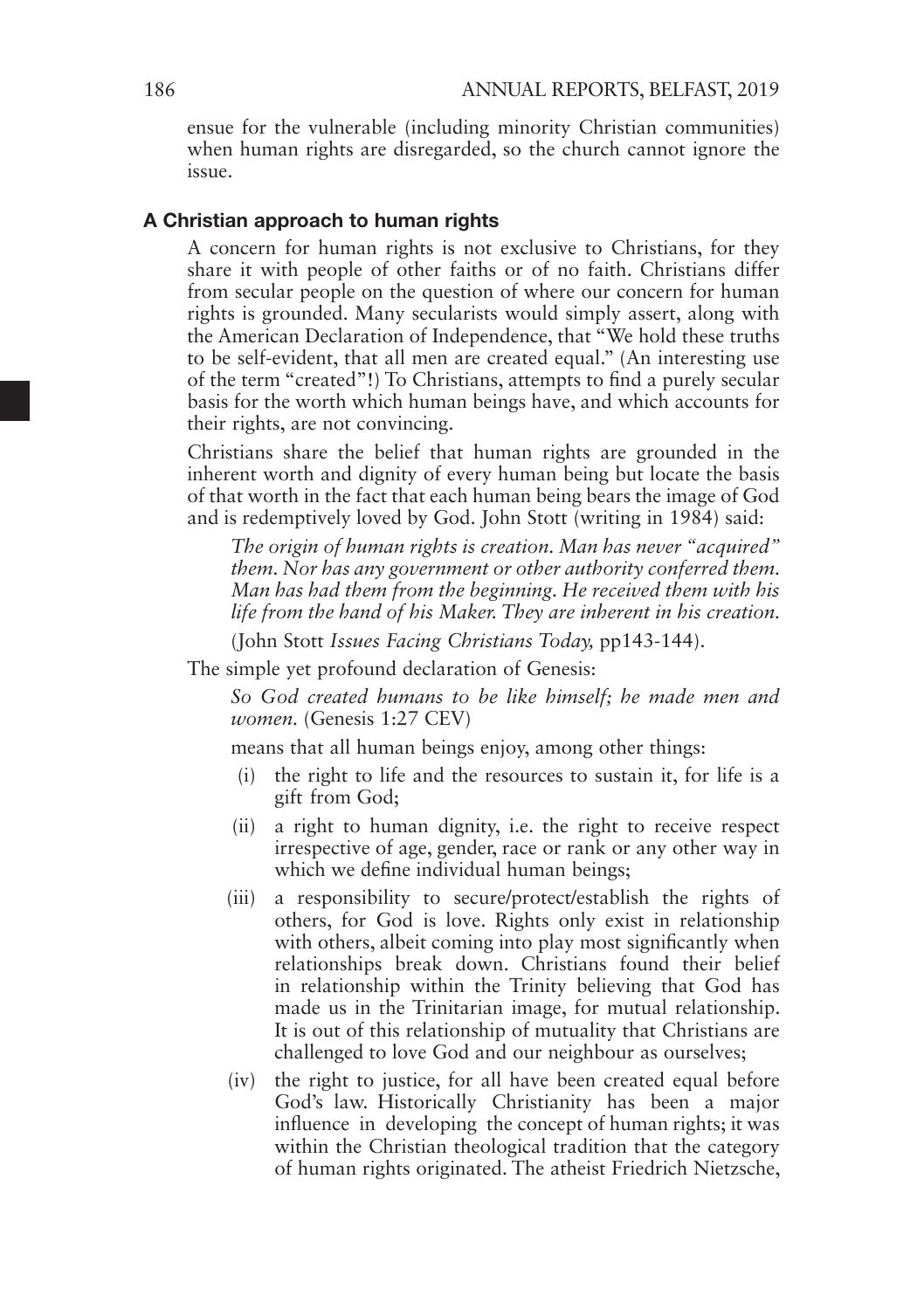intending a criticism, said, "…the poison of the doctrine of 'equal rights for all' – it was Christianity that spread it most fundamentally."

# Biblical and theological foundations informing a Christian understanding of human rights

#### The fall

The fall, human disobedience before God, had lasting effects. The Creator's good gifts can be spoiled by human sin and the area of human rights is no exception. The rights that God gave to all human beings equally can easily be corrupted and spoiled by the very things which a concern for human rights seeks to address, the protection of the weak, marginalised or excluded. When fed by an inflated sense of one's own weakness, or the weakness of one's group, talk of equality in rights can degenerate into arguing for "my rights" regardless of the rights of others. The rights of an individual or group are seldom absolute and must be balanced against the rights of other individuals or groups.

The language of "rights" is usually invoked when there is a breakdown in relationships. Conflict can arise between the rights of one individual or group and those of another, e.g. in the Northern Irish context, between organisations wanting to parade in a certain area and residents who object. There can also be a conflict between the rights of an individual and those of a corporate body, e.g. between the rights of an individual worker and the rights of the company that employs him or her. In such situations of competition there can be a tendency for one group to dominate another, so minorities need to be protected from the tyranny of the majority. All such conflicts over rights are a consequence of our fallenness.

#### **Scripture**

The Bible does not use the modern vocabulary of "human rights", as it usually emphasizes the responsibilities of the powerful more than the rights of the weak, but concern for human rights is implicit in Scripture. Given the difference between the Old Testament era (when "church" and "state" were coterminous and made laws for the whole community) and the New Testament era, when Christians were a small and powerless minority, it is understandable that, generally speaking, specific provisions for particular matters are found in the Old Testament and fundamental principles in the New.

#### *Old Testament*

The Pentateuch protected the weak and the vulnerable, e.g. "You shall not keep back a hired man's wages till next morning. You shall not treat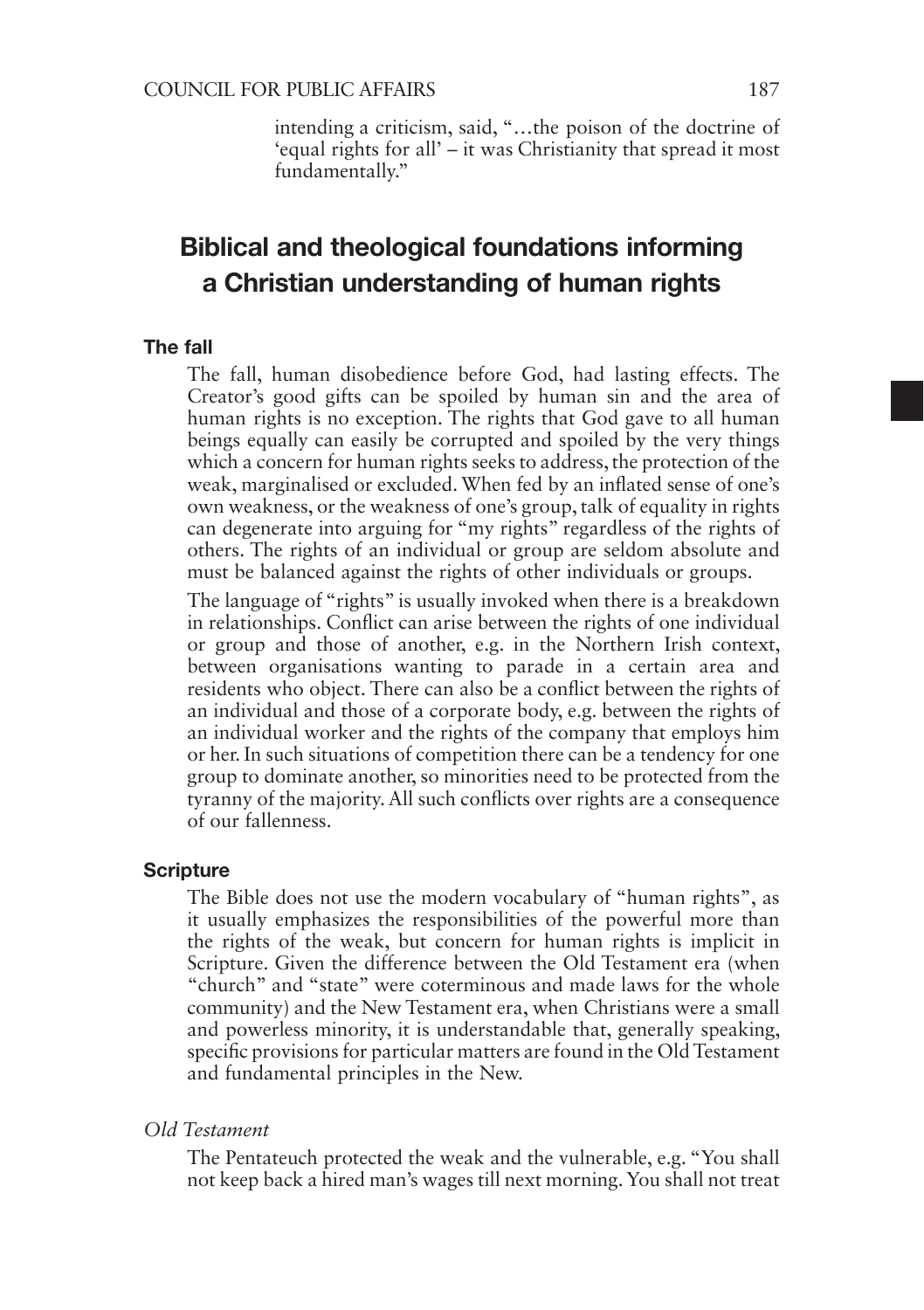the deaf with contempt nor put an obstruction in the way of the blind." (Leviticus 19: 13-14). It laid down laws about the right to life (e.g. the homicide laws in Numbers 35: 9ff), about property, (e.g. the land laws in Leviticus 25:25-34), and about "the stranger within your gates". "You shall not oppress a stranger for you were strangers in Egypt" (Exodus 22:21). Concern for the poor is evident in e.g. Deuteronomy 15.11, "I command you to be open-handed towards your brothers and towards the poor and needy in your land" and in the arrangement for poor gleaners at harvest time (Leviticus 19:9-10). The right to a fair trial was recognised. "Hear the law cases and judge righteously between every man and his brother and the stranger; you shall not respect persons in judgment but you shall hear the small as well as the great; you shall not be afraid of the face of man" (Deuteronomy 1:17). The Hebrew prophets too wanted a fair legal system, e.g. "Let justice run down as waters and righteousness as a mighty stream" (Amos 5:24).

#### *New Testament*

In the New Testament Jesus taught his disciples that being citizens of the kingdom of God required unworldly thought and action. "The kings of the pagans have power over their people…but this is not the way it is with you" (Luke 22:25, 26). Secular standards were reversed; instead of a self-righteous demanding of rights there was to be the giving of rights by the acceptance of responsibility for others and loving service to them. "Look out for one another's interests, not just for your own" (Philippians 2:4). Old Testament provisions are sometimes repeated in the New, e.g. the command in Deuteronomy 15, 11 to be openhanded is echoed in 1 Timothy 6.17f : "Command those who are rich in this present world… to be rich in good deeds and to be generous and willing to share."

#### Duty to God

The primary motive for Christian concern for human rights is our duty to God. C.S. Lewis, commenting on such phrases as "What right have they...?" "You've no right to be here" "I know my rights" "By rights…" etc., observes that behind such phrases "…there is a tacit acknowledgement of some external standard or norm which can be a source of authority, protection or arbitration. Such a standard or norm has to be independent of the parties in the dispute for it to be worth appealing to. It has to 'transcend' them both." *(Mere Christianity* Ch 1). Sometimes that authority may lie in civil law (e.g. on fair employment) but not always; many people using the language of "rights" might find it difficult to say precisely where they find that higher authority. Christians, however, should be in no doubt. "This transcendent norm is God himself – his righteousness and justice" (John Stott).

The Bible indicates that our responsibility for human rights derives primarily from our responsibility to God. Though he might dispute it,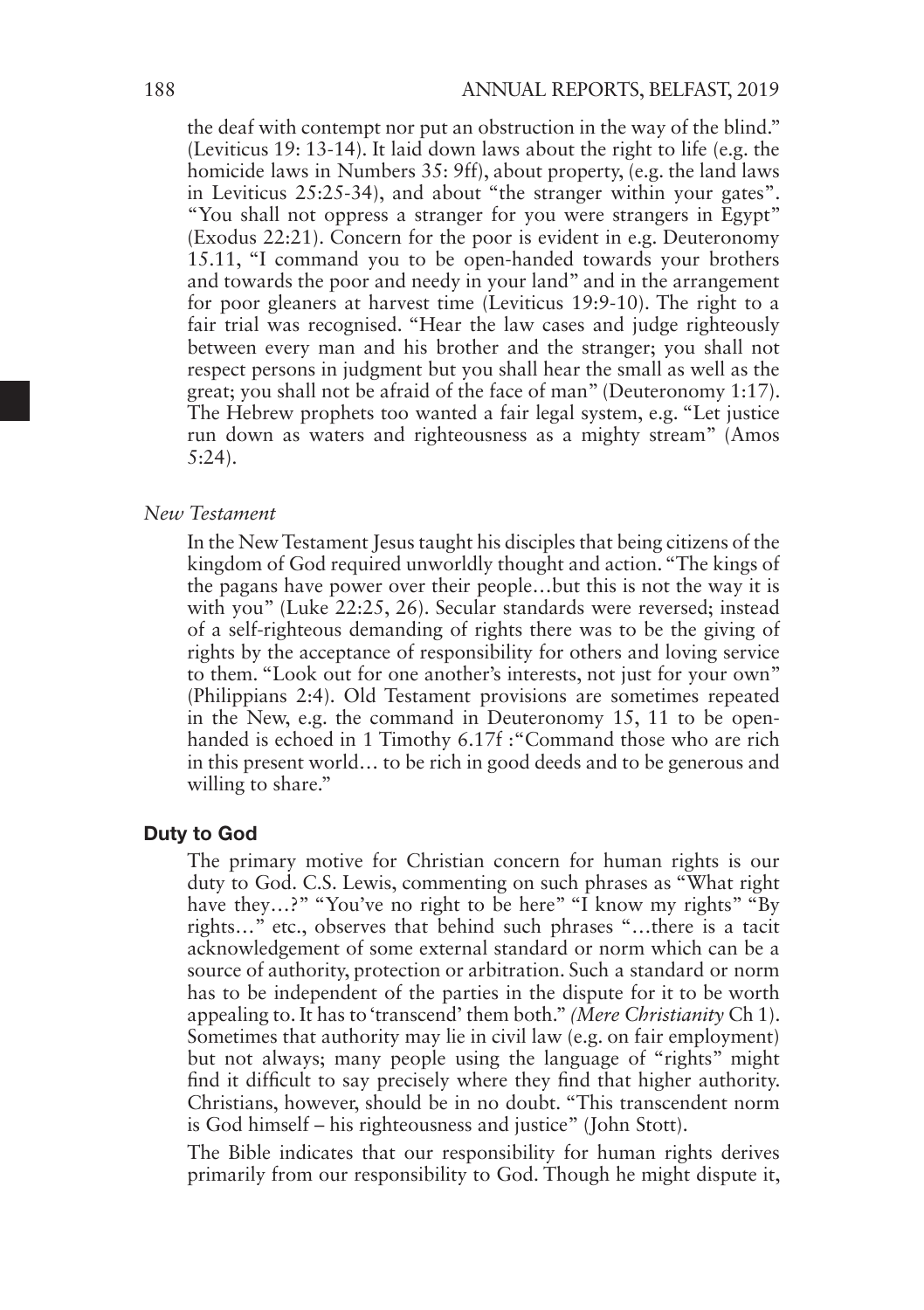Cain was answerable to God for his brother. Relevant Old Testament injunctions are often reinforced by such statements as "I [the Lord] command you..." (e.g. Deuteronomy 8:11; 10:13; 13:18; 24:18, 22; etc.) The Book of Proverbs observes "He who oppresses the poor shows contempt for their maker" (Ch 14:31). Micah, in a muchquoted verse, indicates that it is the Lord who requires us "to do justly" etc. (Ch 6:8). Nehemiah 5 takes up the cause of impoverished farmers who were being forced to mortgage their land and eventually to sell their dependents as pledges to pay off excessive interest to the rich. His appeal to their creditors goes directly to their obligation to God. He asks, "Should you not walk in the fear of our God?" (Ch 5:9).

In modern society many groups are quick to fight for their own needs (though not all "needs" are necessarily "rights") but the primary Christian motive is not self-interest. Of course there are times when the church should speak up for freedom of thought, conscience and belief; individuals, parents and religious institutions have a right to be distinct, and to promote and protect values consistent with their religious convictions. They should not be obliged by state legislation to promote views contrary to their deeply held religious beliefs (e.g. the traditional Christian view of marriage). The church is also justified in defending its own interests in areas like the employment of staff, claiming the right to employ only those whom it considers morally and spiritually suitable for church work, whatever the secular authorities might say. However, the church's main motive for debating human rights is not self-interest but duty to God.

#### Civil law

Given that human relationships do break down, human beings need to be protected from one another, whether as individuals or as corporate groups, and if fundamental human rights are to be enforced, those rights need to be justifiable. However civil law, though necessary, has its limitations, for laws may not make people good. Human rights conventions, charters and legislation cannot achieve everything and risk spawning endless fractious litigation. "Judicial decrees may not change the heart but they can restrain the heartless" (Dr Martin Luther King). Attitudes need to change and that is a message that the Christian gospel preaches as it calls its hearers to a change of heart.

#### Responsibility

In line with Bible teaching, modern Christians stress responsibilities as well as rights.

"We are very suspicious of reasoning which… detaches rights from responsibilities or elevates rights above responsibilities… In Christian thinking it is sometimes better not to insist on the exercise of a perceived right in the interests of the overall wellbeing of a society… To voluntarily set aside one's rights is not the same as having them denied."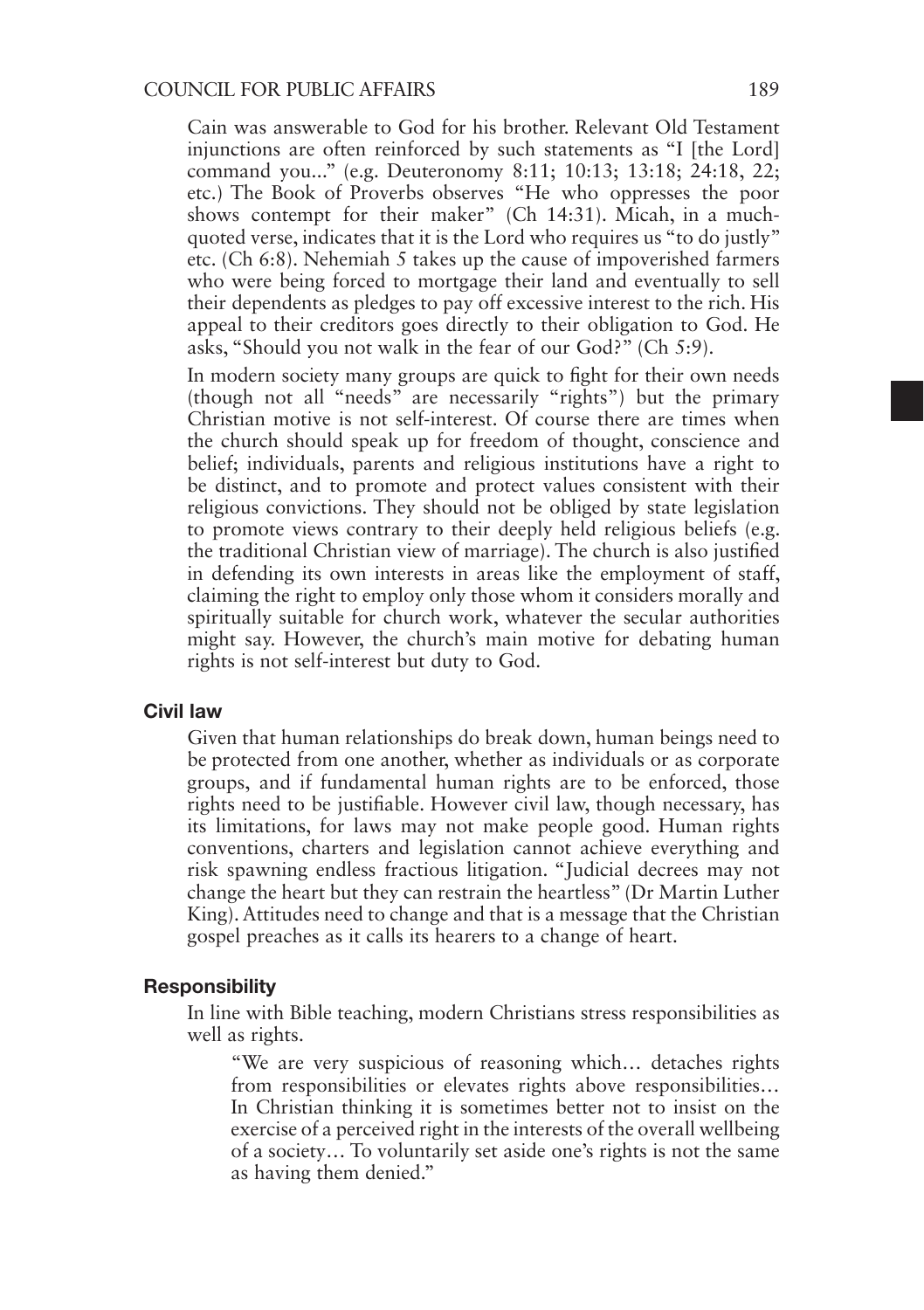(PCI Church and Government submission to the Northern Ireland Human Rights Commission, 2001).

Paul showed judgment in exercising the different rights he had. He claimed his legal rights as a Roman citizen in relation to corporal punishment ( $\tilde{A}$ cts 22:25) and in his appeal to Caesar ( $\tilde{A}$ cts 25:11), yet chose a "tent-making ministry" rather than living off the Christian community as he was entitled to do (Acts 20:33-34).

### APPLICATION OF CHRISTIAN PERSPECTIVES

The foregoing has practical applications in at least three areas.

*In the church*

Christian communities should strive to exhibit within their own ranks that alternative society which bears the marks of the kingdom of God. The church will thus be a sign to the world of true human existence under the authority of Christ.

"We have to take more seriously Christ's intention that the Christian community should set an example to other communities.… The life of the local church… is meant to be a sign of God's rule. The church should be the one community in the world in which human dignity and equality are invariably recognised and human responsibility for each other accepted; the rights of others are sought and never violated, while our own are often renounced; there is no partiality, favouritism or discrimination; the poor and the weak are defended, and human beings are free to be human as God made us and meant us to be." (John Stott)

#### *In wider society*

Christians have responsibilities towards the wider community, sharing with secularists a genuine concern for the welfare of society. The church has the right and the duty to care about that and speak about it. The Christian gospel, with its message of compassion, requires sensitivity to victims and excluded groups, especially if others are not paying much attention to them. The weak and the vulnerable need protection and the church should say so, even if it is an unpopular cause. The struggle for human rights has given the church some of its modern martyrs, e.g. Janani Luwum (Anglican archbishop in Idi Amin's Uganda), Oscar Romero (Roman Catholic Archbishop of El Salvador at a time of ruthless government repression) or Dr Martin Luther King (Baptist minister in the USA at a time when the Afro-American community was being treated unfairly). Such Christian leaders highlighted exclusion, injustice and intolerance of difference as being among the primary causes of breaches of human rights and of conflicts between individuals and communities, and they took their stand accordingly.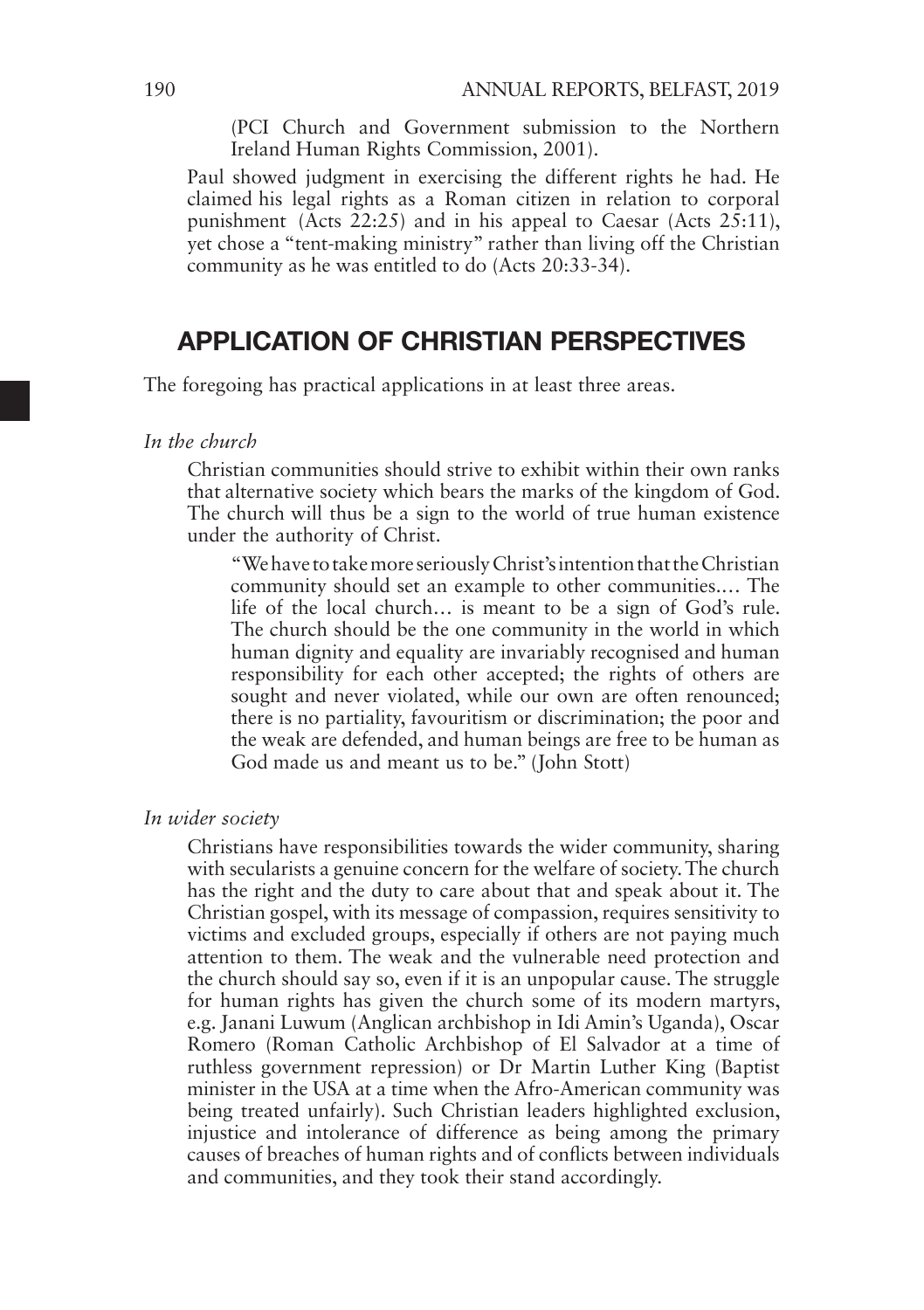#### COUNCIL FOR PUBLIC AFFAIRS 191

#### *For dealing with governments*

Churches have a responsibility under God to address the powers that be. Churches have supported Bills of Rights in such countries as the USA, Canada, the Irish Republic, South Africa and the United Kingdom. No human government is perfect, and the reformed tradition in particular makes provision for the right, even the duty, to resist when human governments violate the purposes for which they were appointed. If necessary the church must be willing to become an offence to the powers that be in its support of the deprived and vulnerable.

#### Summary to Annex

John Stott provides a useful summary of the Christian position.

Here then is a Christian perspective on human rights. First, we affirm human dignity. Because human beings are created in God's image to know him, serve one another and be stewards of the earth, therefore they must be respected. Secondly, we affirm human equality. Because human beings have all been made in the same image by the same Creator, therefore we must…behave without partiality to all. Thirdly we affirm human responsibility because we have to accept that other people's rights are our responsibility. We are our brother's keeper because God has put us in the same human family and so made us related to, and responsible for, one another. The law and the prophets, Jesus and his apostles, all lay on us a particular duty to serve the poor and defend the powerless. As God has laid it upon us to love and serve our neighbour, we must fight for his rights, while being ready to renounce our own in order to do so.

(*Issues Facing Christians Today,* pp. 150-151).